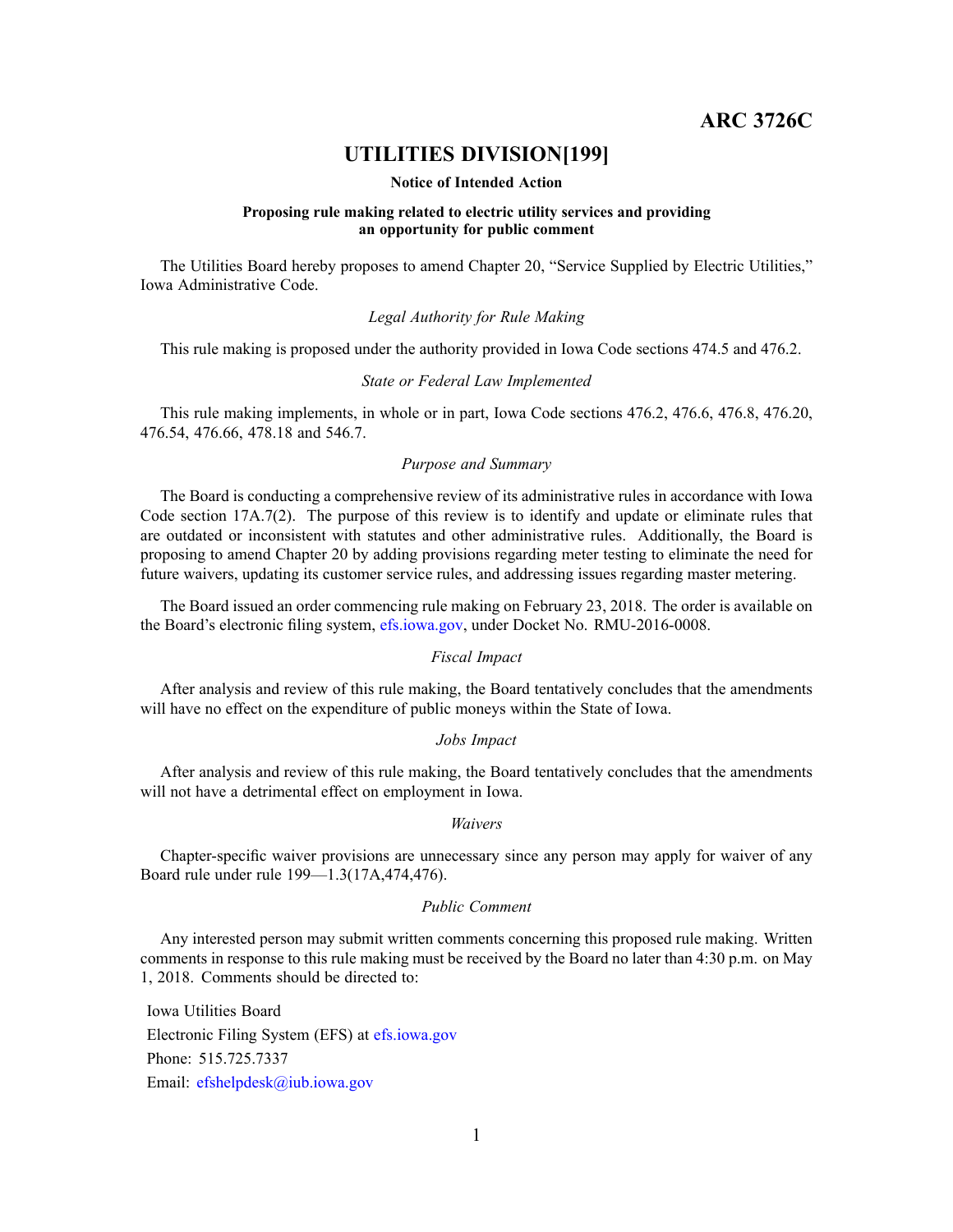#### *Public Hearing*

A public hearing at which persons may presen<sup>t</sup> their views orally or in writing will be held as follows:

| May 16, 2018      | Utilities Board Hearing Room |
|-------------------|------------------------------|
| 9 a.m. to 12 noon | 1375 East Court Avenue       |
|                   | Des Moines, Iowa             |

Persons who wish to make oral comments at the public hearing may be asked to state their names for the record and to confine their remarks to the subject of this proposed rule making.

Any persons who intend to attend a public hearing and have special requirements, such as those related to hearing or mobility impairments, should contact the Board and advise of specific needs.

#### *Review by Administrative Rules Review Committee*

The Administrative Rules Review Committee, <sup>a</sup> bipartisan legislative committee which oversees rule making by executive branch agencies, may, on its own motion or on written reques<sup>t</sup> by any individual or group, review this rule making at its regular [monthly](https://www.legis.iowa.gov/committees/meetings/meetingsListComm?groupID=705&ga=87) meeting or at <sup>a</sup> special meeting. The Committee's meetings are open to the public, and interested persons may be heard as provided in Iowa Code section 17A.8(6).

The following rule-making actions are proposed:

ITEM 1. Amend subrule 20.1(2) as follows:

**20.1(2)** *Application of rules.* The rules shall apply to any electric utility operating within the state of Iowa subject to Iowa Code chapter [476](https://www.legis.iowa.gov/docs/ico/chapter/476.pdf), and to the construction, operation and maintenance of electric transmission lines to the extent provided in Iowa Code chapter [478](https://www.legis.iowa.gov/docs/ico/chapter/478.pdf), and shall supersede all tariffs on file with the board which are in conflict with these rules.

These rules are intended to promote safe and adequate service to the public, to provide standards for uniform and reasonable practices by utilities, and to establish <sup>a</sup> basis for determining the reasonableness of such demands as may be made by the public upon the utilities.

A reques<sup>t</sup> to waive the application of any rule on <sup>a</sup> permanen<sup>t</sup> or temporary basis may be made in accordance with [199—1.3](https://www.legis.iowa.gov/docs/iac/rule/199.1.3.pdf)(17A,474,476,78GA,HF2206) [199—1.3\(17A,474,476\)](https://www.legis.iowa.gov/docs/iac/rule/199.1.3.pdf).

The adoption of these rules shall in no way preclude the board from altering or amending them pursuan<sup>t</sup> to statute or from making such modifications with respec<sup>t</sup> to their application as may be found necessary to meet exceptional conditions.

These rules shall in no way relieve any utility from any of its duties under the laws of this state.

ITEM 2. Amend subrule 20.1(3) as follows:

**20.1(3)** *Definitions.* The following words and terms, when used in these rules, shall have the meaning indicated below:

*"Acid Rain Program"* means the sulfur dioxide and nitrogen oxides air pollution control program established pursuan<sup>t</sup> to Title IV of the Act under 40 CFR Parts 72-78.

*"Act"* means the Clean Air Act, 42 U.S.C. Section 7401, et seq., as amended by Pub. L. 101-549, November 15, 1990.

*"Affected unit"* means <sup>a</sup> unit or source that is subject to any emission reduction requirement or limitation under the Acid Rain Program, the Clean Air Interstate Rule (CAIR), or the Clean Air Mercury Rule (CAMR) the Cross-State Air Pollution Rule (CSAPR), or the Mercury and Air Toxics Standards (MATS), or <sup>a</sup> unit or source that opts in under 40 CFR Part 74.

*"Allowance"* means an authorization, allocated by the United States Environmental Protection Agency (EPA), to emit sulfur dioxide (SO<sub>2</sub>) under the Acid Rain Program, to emit sulfur dioxide (SO<sub>2</sub>), any or SO<sub>2</sub> and nitrogen oxide (NO<sub>X</sub>) emissions subject to under the Clean Air Interstate Rule (CAIR)<sub>7</sub>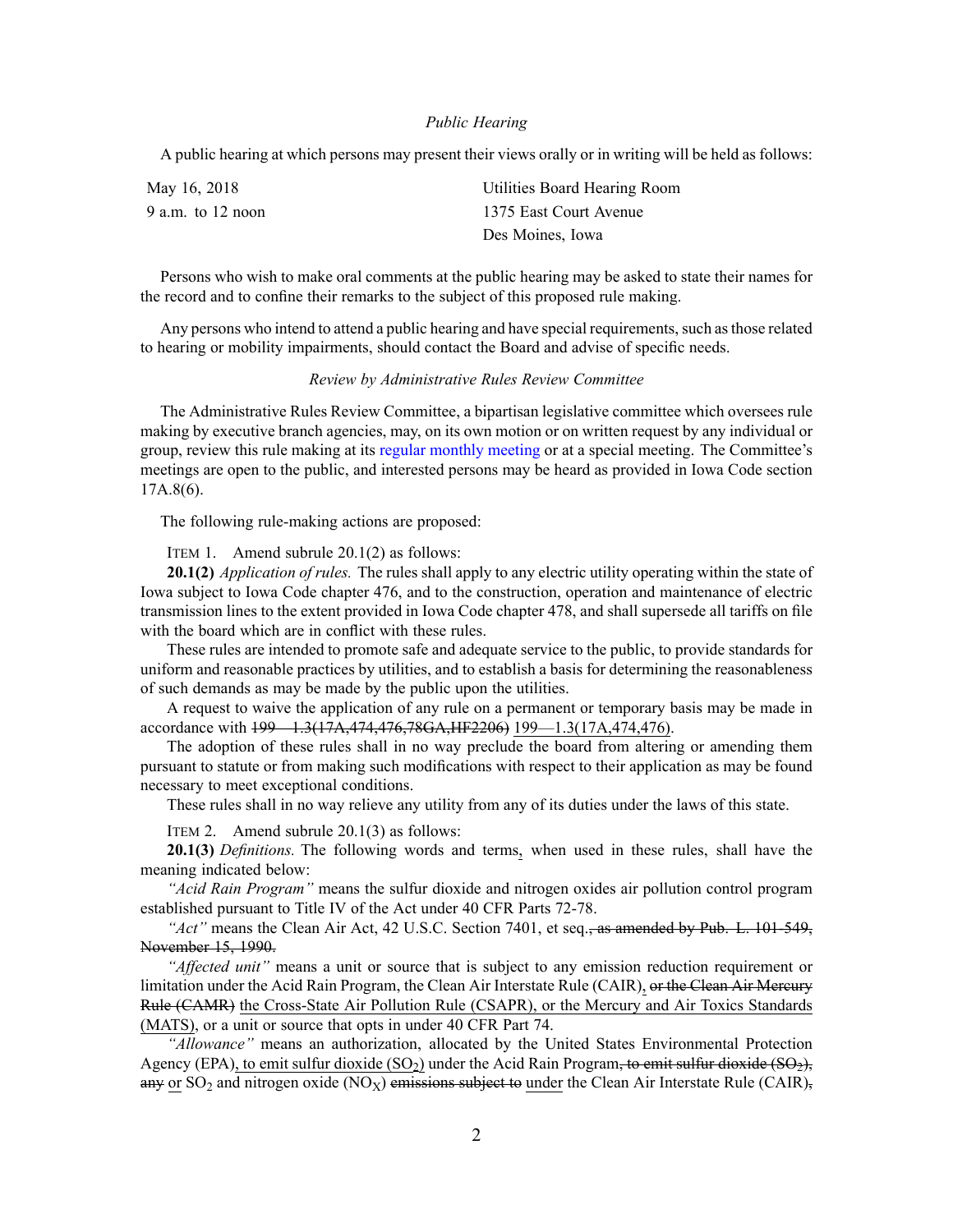or mercury (Hg) emissions subject to the Clean Air Mercury Rule (CAMR), and the Cross-State Air Pollution Rule (CSAPR) during or after <sup>a</sup> specified calendar year.

*"Allowance forward contract"* is an agreemen<sup>t</sup> between <sup>a</sup> buyer and seller to transfer an allowance on <sup>a</sup> specified future date at <sup>a</sup> specified price.

*"Allowance futures contract"* is an agreemen<sup>t</sup> between <sup>a</sup> futures exchange clearinghouse and <sup>a</sup> buyer or seller to buy or sell an allowance on <sup>a</sup> specified future date at <sup>a</sup> specified price.

*"Allowance option contract"* is an agreemen<sup>t</sup> between <sup>a</sup> buyer and seller whereby the buyer has the option to transfer an allowance(s) at <sup>a</sup> specified date at <sup>a</sup> specified price. The seller of <sup>a</sup> call or pu<sup>t</sup> option will receive a premium for taking on the associated risk.

*"Board"* means the utilities board.

*"Clean Air Interstate Rule"* or *"CAIR"* means the requirements EPA published in the Federal Register (70 Fed. Reg. 25161) on May 12, 2005.

*"Clean Air Mercury Rule"* or *"CAMR"* means the requirements EPA published in the Federal Register (70 Fed. Reg. 28605) on May 18, 2005.

*"Complaint,"* as used in these rules, is <sup>a</sup> statement or question by anyone, whether <sup>a</sup> utility customer or not, alleging <sup>a</sup> wrong, grievance, injury, dissatisfaction, illegal action or procedure, dangerous condition or action, or utility obligation.

"Compliance plan" means the document submitted for an affected source to the EPA which specifies the methods by which each affected unit at the source will meet the applicable emissions limitation and emissions reduction requirements.

*"Cross-State Air Pollution Rule"* or *"CSAPR"* means the requirements established by EPA in 40 CFR 97 Subparts AAAAA, BBBBB, CCCCC, and DDDDD as amended by 81 FR 13275 (March 14, 2016).

*"Customer"* means any person, firm, association, or corporation, any agency of the federal, state or local government, or legal entity responsible by law for paymen<sup>t</sup> for the electric service or heat from the electric utility.

*"Delinquent"* or *"delinquency"* means an account for which <sup>a</sup> service bill or service paymen<sup>t</sup> agreemen<sup>t</sup> has not been paid in full on or before the last day for timely payment.

*"Distribution line"* means any single or multiphase electric power line operating at nominal voltage in either of the following ranges: 2,000 to 26,000 volts between ungrounded conductors or 1,155 to 15,000 volts between grounded and ungrounded conductors, regardless of the functionalservice provided by the line.

*"Economy energy"* is energy bought or sold in <sup>a</sup> transaction wherein the supplier's incremental cost is less than the buyer's decremental cost, and the differential in cost is shared in an equitable manner by the supplier and buyer.

*"Electric plant"* includes all real estate, fixtures and property owned, controlled, operated or managed in connection with or to facilitate production, generation, transmission, or distribution, in providing electric service or heat by an electric utility.

*"Electric service"* is furnishing to the public for compensation any electricity, heat, light, power, or energy.

*"Emission for emission trade"* is an exchange of one type of emission for another type of emission. For example, the exchange of  $SO_2$  emission allowances for  $NO<sub>X</sub>$  emission allowances.

*"Energy"* means electric energy measured in kilowatt hours.

*"Firm power"* is power and associated energy intended to be available at all times during the period covered by the commitment.

*"Gains and losses from allowance sales"* are calculated as the difference between the sale price of allowances sold during the month and the weighted average unit cost of inventoried allowances.

*"Mercury and Air Toxics Standards"* or *"MATS"* means the requirements established by EPA in 40 CFR Parts 60 and 63 regarding limits of power plant emissions of toxic air pollutants (February 16, 2012).

*"Meter"* means, unless otherwise qualified, <sup>a</sup> device that measures and registers the integral of an electrical quantity with respec<sup>t</sup> to time.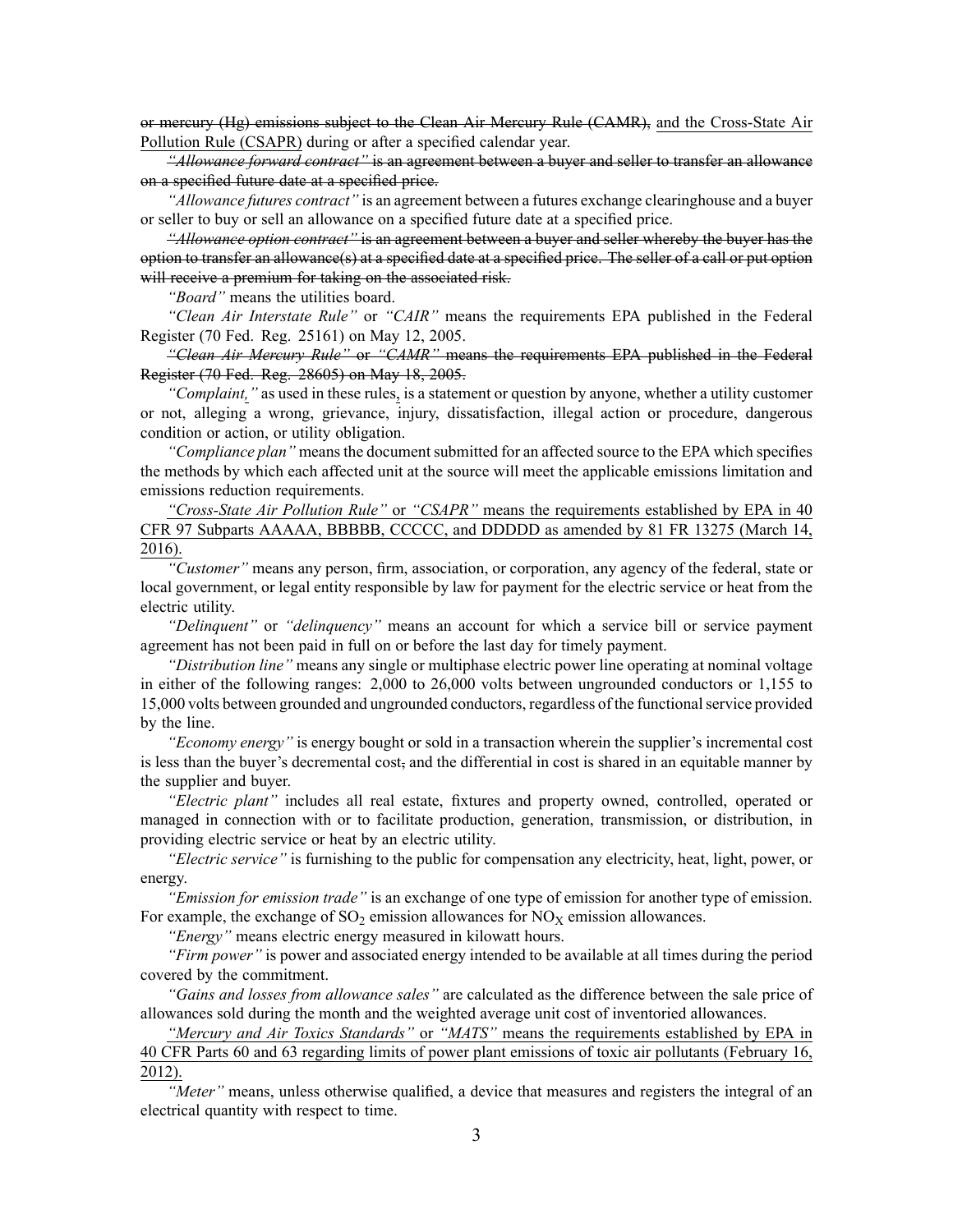*"Metershop"* is <sup>a</sup> shop where meters are inspected, repaired and tested, and may be at <sup>a</sup> fixed location or may be mobile.

*"Operating reserve"* is <sup>a</sup> reserve generating capacity required to ensure reliability of generation resources.

*"Operational control energy"* is energy supplied by <sup>a</sup> selling utility to <sup>a</sup> buying utility for the improvement of electric system operation.

*"Outage energy"* is energy purchased during emergency or scheduled maintenance outages of generation or transmission facilities, or both.

*"Participation power"* means power and associated energy or energy which is purchased or sold from <sup>a</sup> specific unit or units on the basis that its availability is subject to prorate proration or other specified reduction if the units are not operated at full capacity.

*"Peaking power"* is power and associated energy intended to be available at all times during the commitment and which is anticipated to have low load factor use.

*"Power"* means electric power measured in kilowatts.

*"Price hedging"* means using futures contracts or options to guard against unfavorable price changes.

*"Rate-regulated utility"* means any utility, as defined in [20.1\(3\)](https://www.legis.iowa.gov/docs/iac/rule/199.20.1.pdf),which is subject to board rate regulation under Iowa Code chapter [476](https://www.legis.iowa.gov/docs/ico/chapter/476.pdf).

*"Secondary line"* means any single or multiphase electric power line operating at nominal voltage less than either 2,000 volts between ungrounded conductors or 1,155 volts between grounded and ungrounded conductors, regardless of the functional service provided by the line.

*"Service limitation"* means the establishment of <sup>a</sup> limit on the amount of power that may be consumed by <sup>a</sup> residential customer through the installation of <sup>a</sup> service limiter on the customer's meter.

*"Service limiter"* or *"service limitation device"* means <sup>a</sup> device that limits <sup>a</sup> residential customer's power consumption to 3,600 watts (or some higher level of usage approved by the board) and that resets itself automatically, or can be reset manually by the customer, and may also be reset remotely by the utility at all times.

*"Speculation"* means using futures contracts or options to profit from expectations of future price changes.

*"Tariff"* means the entire body of rates, tolls, rentals, charges, classifications, rules, procedures, policies, etc., adopted and filed with the board by an electric utility in fulfilling its role of furnishing service.

*"Timely payment"* is <sup>a</sup> paymen<sup>t</sup> on <sup>a</sup> customer's account made on or before the date shown on <sup>a</sup> current bill for service, or on <sup>a</sup> form which records an agreemen<sup>t</sup> between the customer and <sup>a</sup> utility for <sup>a</sup> series of partial payments to settle <sup>a</sup> delinquent account, as the date which determines application of <sup>a</sup> late paymen<sup>t</sup> charge to the current bill or future collection efforts.

*"Transmission line"* means any single or multiphase electric power line operating at nominal voltages at or in excess of either 69,000 volts between ungrounded conductors or 40,000 volts between grounded and ungrounded conductors, regardless of the functional service provided by the line.

*"Utility"* means any person, partnership, business association or corporation, domestic or foreign, owning or operating any facilities for providing electric service or heat to the public for compensation.

*"Vintage trade"* is an exchange of one vintage of allowances for another vintage of allowances with the difference in value between vintages being cash or additional allowances.

*"Weighted average unit cost of inventoried allowances"* equals the dollars in inventory at the end of the month divided by the total allowances available for use at the end of the month.

*"Wheeling service"* is the service provided by <sup>a</sup> utility in consenting to the use of its transmission facilities by another party for the purpose of scheduling delivery of power or energy, or both.

ITEM 3. Amend subrule 20.2(2) as follows:

**20.2(2)** *Tariffs to be filed with the board.* The schedules of rates and rules of rate-regulated electric utilities shall be filed with the board and shall be classified, designated, arranged and submitted so as to conform to the requirements of this chapter. Provisions of the schedules shall be definite and so stated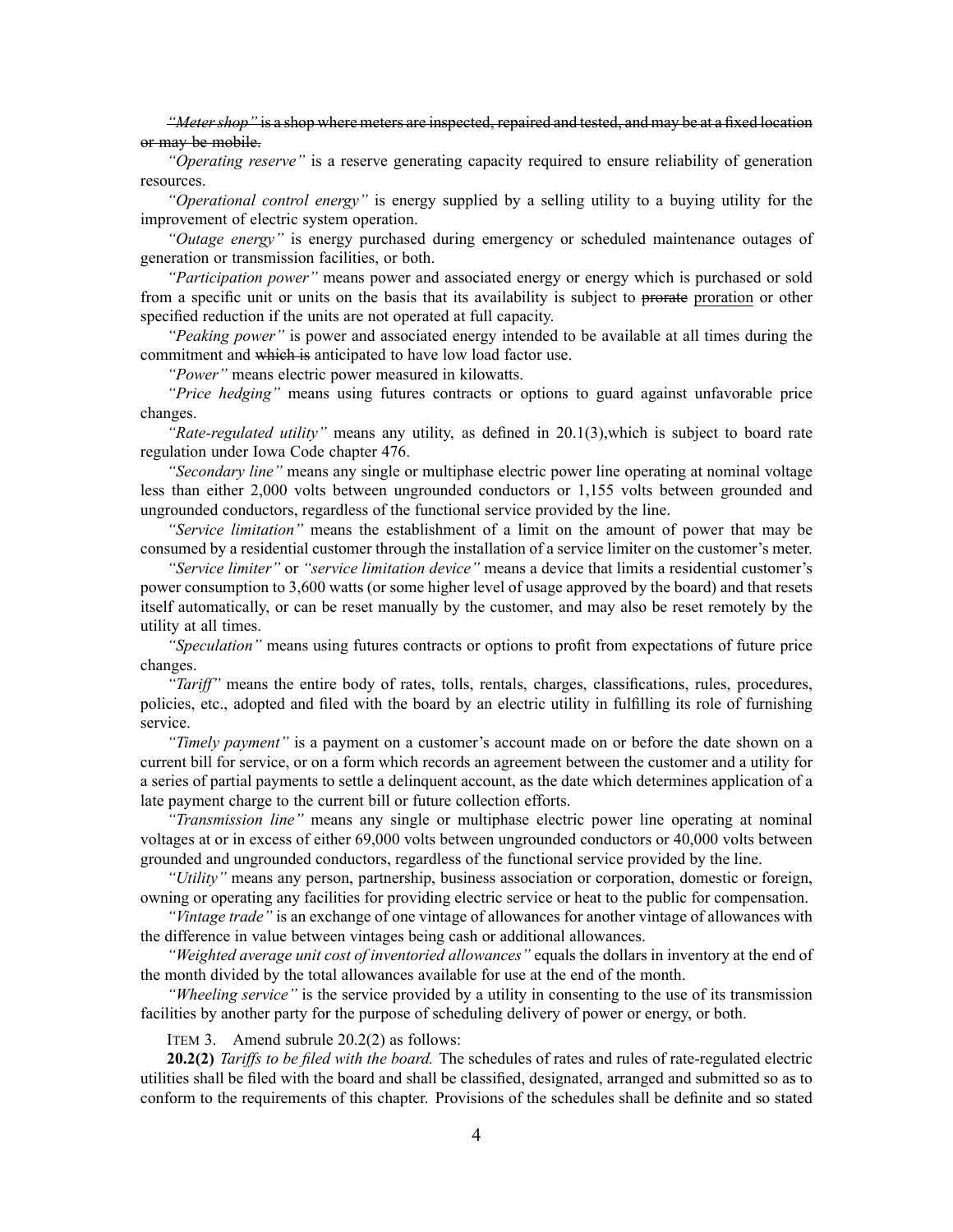as to minimize ambiguity or the possibility of misinterpretation. The form, identification and content of tariffs shall be in accordance with these rules. A rate-regulated electric utility's current tariff will be made available through the board's electronic filing system.

Utilities which are not subject to the rate regulation provided for by Iowa Code chapter [476](https://www.legis.iowa.gov/docs/ico/chapter/476.pdf) shall not be required to file schedules of rates, rules, or contracts primarily concerned with <sup>a</sup> rate schedule with the board and shall not be subject to the provisions related to rate regulations, but nothing contained in these rules shall be deemed to relieve any utility of the requirement of furnishing any of these same schedules or contracts which are needed by the board in the performance of the board's duties upon reques<sup>t</sup> to do so by the board.

ITEM 4. Amend subrule 20.2(3) as follows:

**20.2(3)** *Form and identification.* All tariffs shall conform to the following rules:

*a.* The tariff shall be printed, typewritten or otherwise filed electronically using the board's electronic filing system. The filed tariff shall be capable of being reproduced on  $8\frac{1}{2} \times 11$ - inch sheets of durable white paper so as to result in <sup>a</sup> clear and permanen<sup>t</sup> record consumers may readily view and reproduce copies of the tariff. The sheets of the tariff should be ruled or spaced to set off <sup>a</sup> border on the left side suitable for binding. In the case of utilities subject to regulation by any federal agency the format of sheets of A tariff as filed with the board may be the same format as is required by the <sup>a</sup> federal agency provided that the rules of the board as to title page; identity of superseding, replacing or revision sheets; identity of amending sheets:; identity of the filing utility, issuing official, date of issue, effective date; and the words "Tariff with board" shall apply in the modification of the federal agency format for the purposes of filing with this board.

- *b.* The title page of every tariff and supplement shall show:
- (1) The first page shall be the title page which shall show:

(Name of Public Utility) Electric Tariff Filed with Iowa Utilities Board

(Date)

(This requirement does not apply to tariffs or amendments filed with the board prior to July 1, 1981.)

(2) When <sup>a</sup> tariff is to be superseded or replaced in its entirety, the replacing tariff shall show on the upper right corner of its title page that it supersedes <sup>a</sup> tariff on file and the number being superseded or replaced, for example:

> TARIFF NO. SUPERSEDES TARIFF NO.

# (This requirement does not apply to tariffs or amendments filed with the board prior to July 1, 1981.)

(3) When <sup>a</sup> new par<sup>t</sup> of <sup>a</sup> tariff eliminates an existing par<sup>t</sup> of <sup>a</sup> tariff it shall so state and clearly indicate the par<sup>t</sup> eliminated.

(4) Any tariff modifications as defined above shall be marked in the right-hand margin of the replacing tariffsheet with symbols as here described to indicate the place, nature and extent of the change in text.

—Symbols—

(C)—Changed regulation

(D)—Discontinued rate or regulation

(I)—Increase in rate or new treatment resulting in increased rate

(N)—New rate, treatment or regulation

(R)—Reduction in rate or new treatment resulting in reduced rate

(T)—Change in text only

*c.* All sheets excep<sup>t</sup> the title page shall have, in addition to the above-stated requirements, the following information: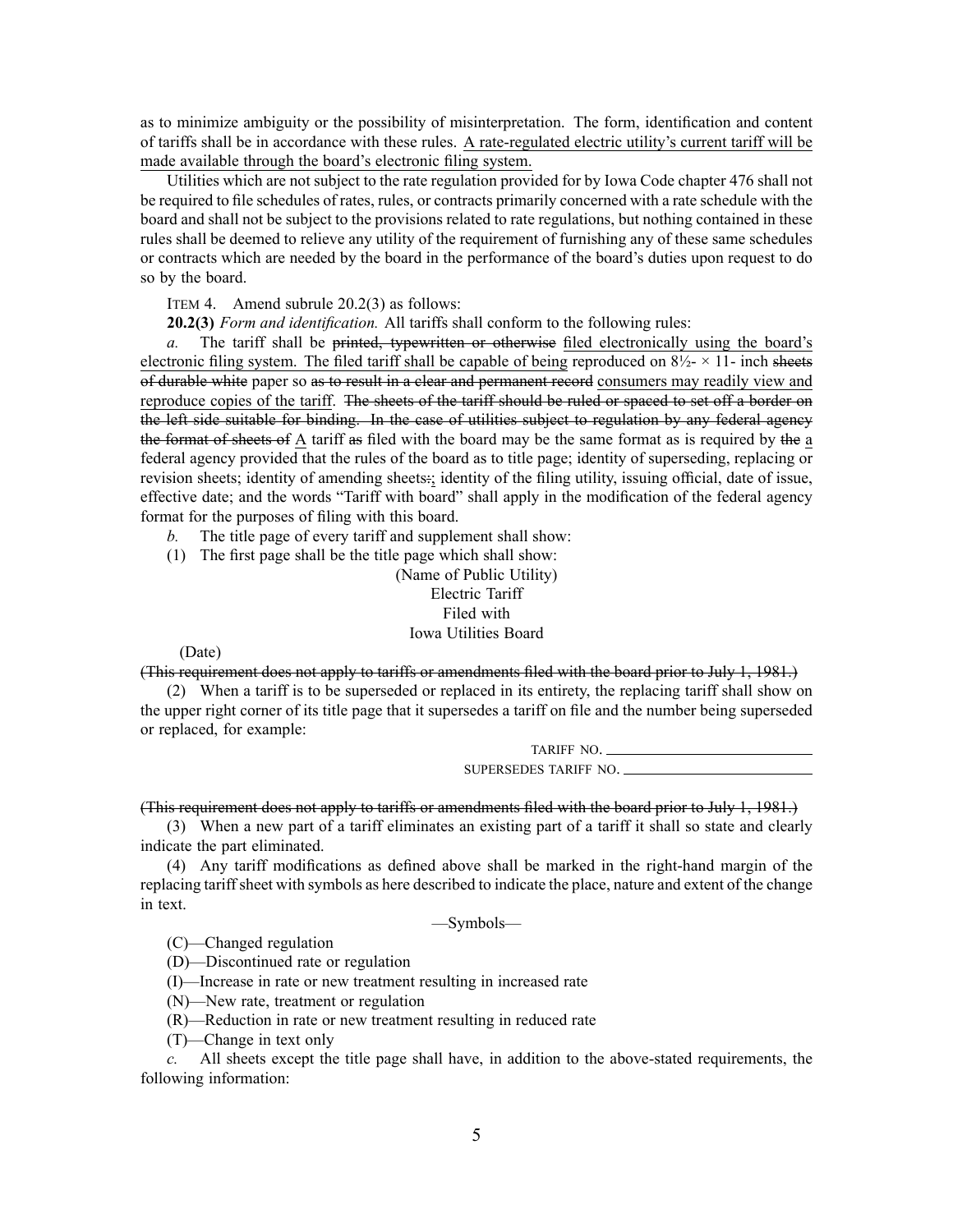(1) Name of utility under which shall be set forth the words "Filed with board." If the utility is not <sup>a</sup> corporation, and <sup>a</sup> trade name is used, the name of the individual or partners must precede the trade name.

- (2) Issuing official and issue date.
- (3) Effective date (to be left blank by rate-regulated utilities).
- *d.* All sheets excep<sup>t</sup> the title page shall have the following form:

| (Company Name)           | (Part identification)                   |
|--------------------------|-----------------------------------------|
| Electric Tariff          | (This sheet identification)             |
| Filed with board         | (Canceled sheet identification, if any) |
|                          | (Content or tariff)                     |
| Issued: (Date)           | Effective:                              |
| Issued by: (Name, title) | (Proposed Effective Date:)              |

The issued date is the date the tariff or the amended sheet content was adopted by the utility.

The effective date will be left blank by rate-regulated utilities and shall be determined by the board. The utility may propose an effective date.

ITEM 5. Amend subrule 20.2(5) as follows:

**20.2(5)** *Annual, periodic and other reports to be filed with the board.*

*a.* System map verification. The utility shall file annually <sup>a</sup> verification that it has <sup>a</sup> currently correct set of utility system maps in accordance with general requirement the general requirements of subrule [20.3\(11\)](https://www.legis.iowa.gov/docs/iac/rule/199.20.3.pdf) and a statement as to the location of the utility's offices where such maps, except those deemed confidential by the board, are accessible and available for examination by the board or its agents. The verification and map location information shall also be reported to the board upon other occasions when significant changes occur in either the maps or location of the maps.

*b.* to *e.* No change.

*f.* A copy of the The utility's current rules, if any, published or furnished by the utility for the use of engineers, architects, electrical contractors, etc., covering meter and service installations shall be filed with maintained and made available to the board upon request.

*g.* to *k.* No change.

ITEM 6. Amend subparagraph **20.3(1)"a"(2)** as follows:

(2) For temporary service installations not otherwise metered.

ITEM 7. Amend paragraph **20.3(1)"b"** as follows:

*b.* The amount of all electricity delivered to multioccupancy premises within <sup>a</sup> single building, where units are separately rented or owned, shall be measured on the basis of individual meter measurement for each unit, excep<sup>t</sup> in the following instances:

- (1) Where electricity is used in centralized heating, cooling, water-heating, or ventilation systems;
- (2) Where <sup>a</sup> facility is designated for elderly or handicapped persons;
- (3) Where submetering or resale of service was permitted prior to 1966; or

(4) Where individual metering is impractical. "Impractical" means: (1) where conditions or structural barriers exist in the multioccupancy building that would make individual meters unsafe or physically impossible to install; (2) where the cost of providing individual metering exceeds the long-term benefits of individual metering; or (3) where the benefits of individual metering (reduced and controlled energy consumption) are more effectively accomplished through <sup>a</sup> master meter arrangement.

1. Conditions or structural barriers exist in the multioccupancy building that would make individual meters unsafe or physically impossible to install; or

2. The cost of providing individual metering exceeds the long-term benefits of individual metering; or

(5) Where the benefits of individual metering (reduced and controlled energy consumption) are more effectively accomplished through <sup>a</sup> master meter arrangemen<sup>t</sup> in which the predicted annual energy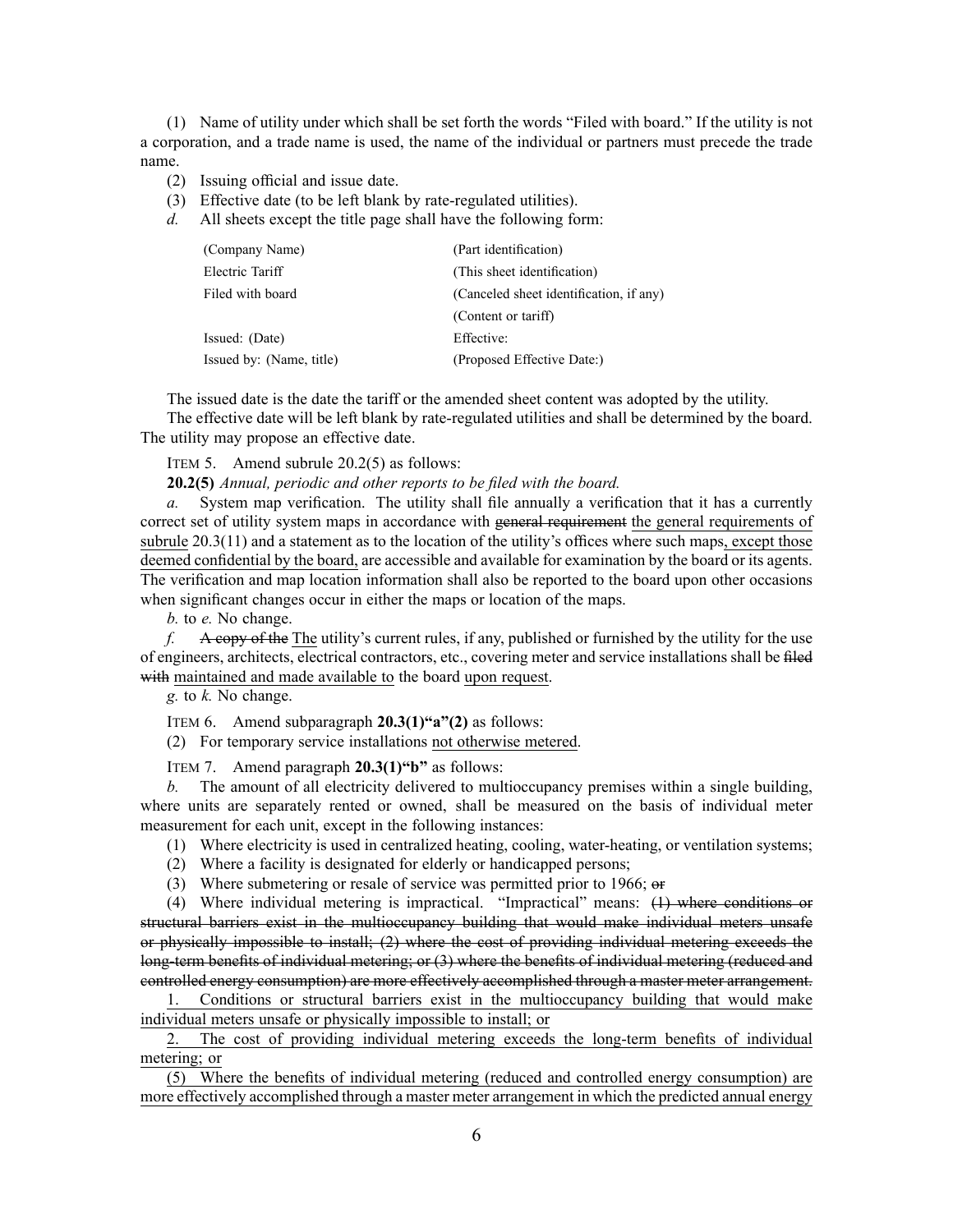use for <sup>a</sup> new multioccupancy building would result in at least <sup>a</sup> 30 percen<sup>t</sup> energy savings compared to the predicted annual energy use of <sup>a</sup> new building meeting the requirements of the State of Iowa Energy Code and operating with equipment, fixtures, and appliances meeting federal energy standards for manufactured devices for <sup>a</sup> new building. An existing multioccupancy building qualifies for master metering under this subparagraph when the predicted annual energy use would result in at least <sup>a</sup> 30 percen<sup>t</sup> energy savings compared to the building's current annual energy usage levels. Credits for on-site renewable energy generation shall not be taken into account when determining the predicted energy savings.

If <sup>a</sup> multioccupancy building is master-metered, the end-user occupants may be charged for electricity as an unidentified portion of the rent, condominium fee, or similar payment, or, if some other method of allocating the cost of the electric service is used, the total charge for electric service shall not exceed the total electric bill charged by the utility for the same period.

ITEM 8. Rescind and reserve subrule **20.3(4)**.

ITEM 9. Amend subrule 20.3(5) as follows:

**20.3(5)** *Meter register.* If it is necessary to apply <sup>a</sup> multiplier to the meter readings, the multiplier must be marked on the face of the meter register or stenciled in weather resistant weather-resistant paint upon the front cover of the meter. Customers shall have continuous visual access to meter registers as <sup>a</sup> means of verifying the accuracy of bills presented to them and for implementing such energy conservation initiatives as they desire, excep<sup>t</sup> in the individual locations where the utility has experienced vandalism to windows in the protective enclosures. Where remote meter reading is used, whether outdoor on premises or off premises automated, the customer shall also have readable meter registers at the meter. A utility may comply with the requirements of this subrule by making the required information available via the Internet or other equivalent means.

Where magnetic tape or other a delayed processing means is used, the utility may comply by having readable kWh registers only, visually accessible.

In instances in which the utility has determined that readable access, to locations existing July 1, 1981, will create <sup>a</sup> safety hazard, the utility is exempted from the access provisions above.

In instances when <sup>a</sup> building owner has determined that unrestricted access to tenant metering installation would create <sup>a</sup> vandalism or safety hazard, the utility is exempted from the access provision above.

Continuing efforts should be made to eliminate or minimize the number of restricted locations. The utility should assist affected customers in obtaining meter register information.

ITEM 10. Amend subrule 20.3(6) as follows:

**20.3(6)** *Meter reading and billing interval.* Readings of all meters used for determining charges and billings to customers shall be scheduled at least monthly and for the beginning and termination of service. Bills to larger customers may, for good cause, be rendered provided weekly or daily for <sup>a</sup> period not to exceed one month. Intervals other than monthly shall not be applied to smaller customers, or to larger customers after the initial month provided above, without <sup>a</sup> waiver from the board. A waiver reques<sup>t</sup> must include sufficient information to comply with [199—1.3](https://www.legis.iowa.gov/docs/iac/rule/199.1.3.pdf)(17A,474,476,78GA,HF2206) [199—1.3\(17A,474,476\)](https://www.legis.iowa.gov/docs/iac/rule/199.1.3.pdf). If the board denies <sup>a</sup> waiver, or if <sup>a</sup> waiver is not sought with respec<sup>t</sup> to <sup>a</sup> high demand high-demand customer after the initial month, that customer's meter shall be read monthly for the next 12 months. The group of larger customers to which shorter billing intervals may be applied shall be specified in the utility's tariff sheets, but shall not include residential customers.

An effort shall be made to obtain readings of the meters on corresponding days of each meter-reading meter reading period. When the meter reading date causes <sup>a</sup> given billing period to deviate by more than 10 percen<sup>t</sup> (counting only business days) from the normal meter reading period, such bills shall be prorated on <sup>a</sup> daily basis.

The utility may permit the customer to supply the meter readings by telephone, by electronic means, or on <sup>a</sup> form supplied by the utility. The utility may arrange for customer meter reading forms to be delivered to the utility by United States mail, electronically, or by hand delivery. The utility may arrange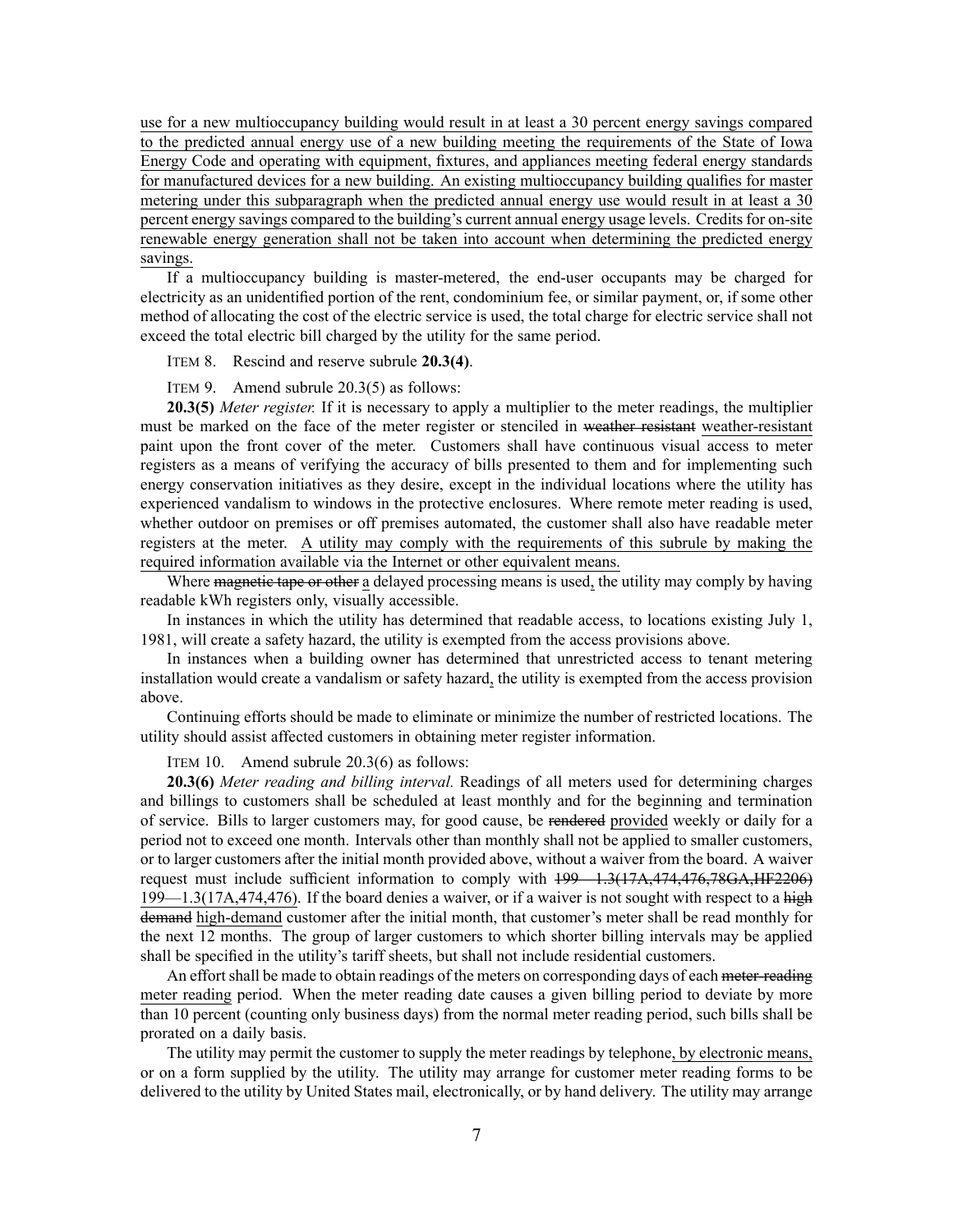for the meter to be read by electronic means. Unless the utility has <sup>a</sup> plan to test check meter readings, <sup>a</sup> utility representative shall physically read the meter at least once each 12 months.

In the event that the utility leaves <sup>a</sup> meter reading form with the customer when access to meters cannot be gained and the form is not returned in time for the billing operation, an estimated bill may be rendered provided.

If an actual meter reading cannot be obtained, the utility may render provide an estimated bill without reading the meter or supplying <sup>a</sup> meter reading form to the customer. Only in unusual cases or when approval is obtained from the customer shall more than three consecutive estimated bills be rendered provided.

ITEM 11. Amend subrule 20.3(8) as follows:

**20.3(8)** *Service areas.* Service areas are defined by the boundaries on service area maps,. Paper maps are available for viewing during regular business hours at the board's offices, and available for purchase at the cost of reproduction. Maps are also available for viewing on the board's website. These service area maps are adopted as par<sup>t</sup> of this rule and are incorporated in this rule by this reference.

ITEM 12. Amend paragraph **20.3(11)"b"** as follows:

*b.* All maps, excep<sup>t</sup> those deemed confidential by the board, shall be available for examination at the utility's designated offices during the utility's regular office hours. The maps shall be drawn with clean, uniform lines to <sup>a</sup> scale of one inch per mile. A large scale shall be used where it is necessary to clarify areas where there is <sup>a</sup> heavy concentration of facilities. All cartographic details shall be clean cut, and the background shall contain little or no coloration or shading.

ITEM 13. Adopt the following **new** subrule 20.3(12):

**20.3(12)** *Prepayment meters.* Prepayment meters shall not be geared or set so as to result in the charge of <sup>a</sup> rate or amount higher than would be paid if <sup>a</sup> standard type meter were used, excep<sup>t</sup> under tariffs approved by the board.

ITEM 14. Amend paragraph **20.3(13)"a,"** definition of "Contribution in aid of construction," as follows:

*"Contribution in aid of construction,"* as used in this subrule, means <sup>a</sup> nonrefundable cash paymen<sup>t</sup> grossed-up for the income tax effect of such revenue covering the costs of an electrical line extension or <sup>a</sup> service line that are in excess of costs paid by the utility. The amount of tax shall be reduced by the presen<sup>t</sup> value of the tax benefits to be obtained by depreciating the property in determining the tax liability.

ITEM 15. Amend subparagraph **20.3(13)"c"(5)** as follows:

(5) Refunds. When the customer is required to make an advance for construction, the utility shall refund to the depositor for <sup>a</sup> period of ten years from the date of the original advance <sup>a</sup> pro-rata share for each service line attached to the electrical line extension. The pro-rata refund shall be computed in the following manner:

1. If the combined total of three times estimated base revenue, or the amount allowed by the feasibility model, for the electrical line extension and each service line attached to the electrical line extension exceeds the total estimated constriction construction cost to provide the electrical line extension, the entire amount of the advance for construction provided shall be refunded.

2. and 3. No change.

ITEM 16. Amend paragraph **20.3(13)"e"** as follows:

*e. Extensions not required.* Utilities shall not be required to make electrical line extensions or install service lines as described in this subrule, unless the electrical line extension or service line shall be of <sup>a</sup> permanen<sup>t</sup> nature. When the utility provides <sup>a</sup> temporary service to <sup>a</sup> customer, the utility may require that the customer bear all the cost of installing and removing the service in excess of any salvage realized.

ITEM 17. Amend subrule 20.4(1) as follows:

**20.4(1)** *Customer information.* Each utility shall: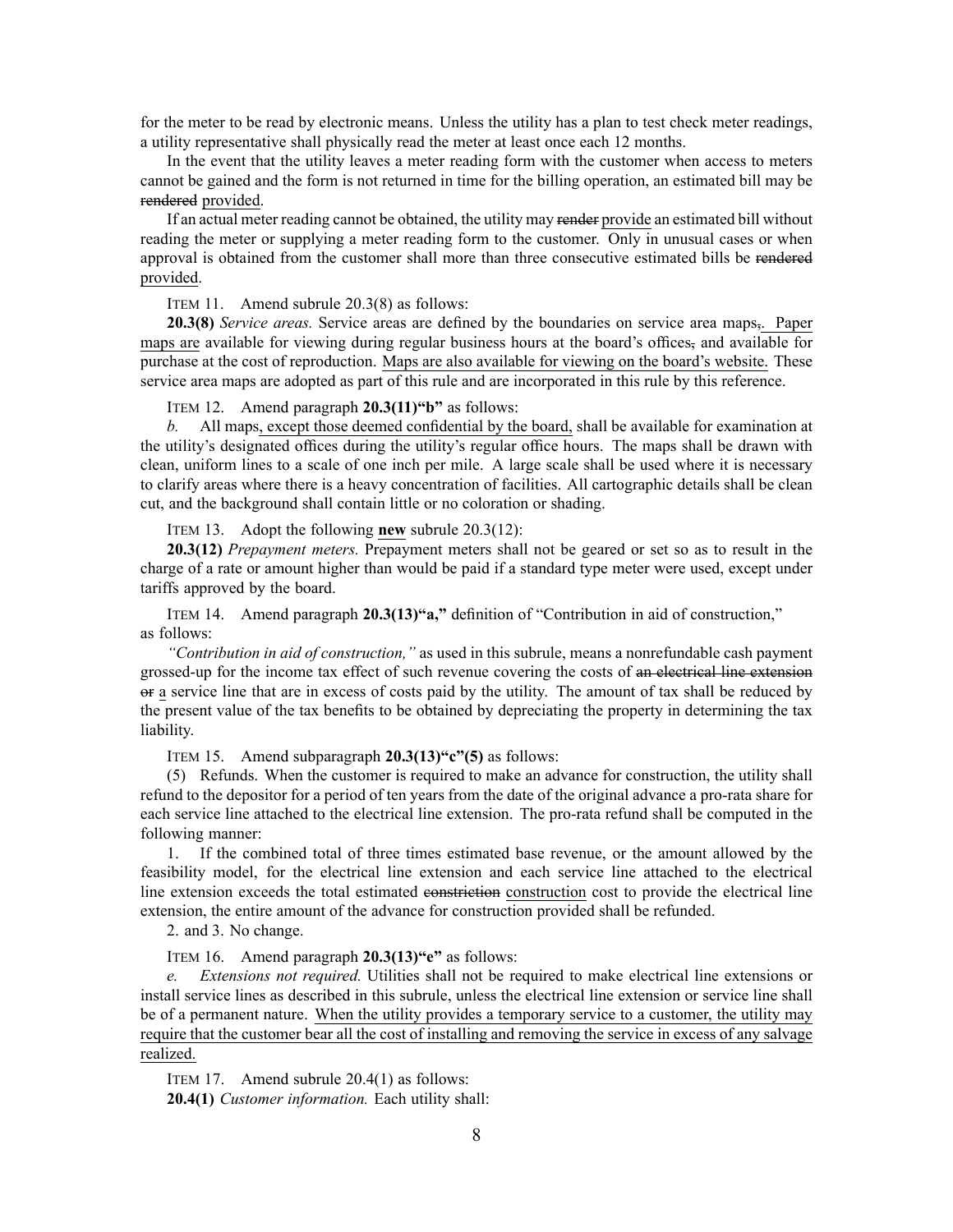*a.* and *b.* No change.

*c.* Notify customers affected by <sup>a</sup> change in rates orschedule classification in the manner provided in the rules of practice and procedure before the board.  $[199 - 7.4(476) \text{ IAC}](199 - 26.5(476))$ 

*d.* Post <sup>a</sup> notice in <sup>a</sup> conspicuous place in each office of the utility where applications for service are received, informing the public that copies of the rate schedules and rules relating to the service of the utility, as filed with the board, are available for public inspection. If the utility has provided access to its rate schedules and rules for service on its Web site website, the notice should shall include the Web site website address.

*e.* No change.

*f.* State, on the bill form, that tariff and rate schedule information is available upon reques<sup>t</sup> at the utility's local business office. If the utility provides access to its tariff and rate schedules on its website, the bill form should include the website address.

*g.* and *h.* No change.

ITEM 18. Amend subrule 20.4(2) as follows:

**20.4(2)** *Customer contact employee qualifications.* Each utility shall promptly and courteously resolve inquiries for information or complaints. Employees who receive customer telephone calls and office visits shall be qualified and trained in screening and resolving complaints, to avoid <sup>a</sup> preliminary recitation of the entire complaint to employees without ability and authority to act. The employee shall provide identification to the customer that will enable the customer to reach that employee again if needed.

Each utility shall notify its customers, by bill insert or notice on the bill form, of the address and telephone number where <sup>a</sup> utility representative qualified to assist in resolving the complaint can be reached. The bill insert or notice shall also include the following statement: "If (utility name) does not resolve your complaint, you may reques<sup>t</sup> assistance from the Iowa Utilities Board by calling (515)725-7321, or toll-free 1-877-565-4450, or by writing to 1375 E. Court Avenue, Room 69, Des Moines, Iowa 50319-0069, or by E-mail email to customer@iub.iowa.gov."

The bill insert or notice for municipal utilities shall include the following statement: "If your complaint is related to service disconnection, safety, or renewable energy, and (utility name) does not resolve your complaint, you may reques<sup>t</sup> assistance from the Iowa Utilities Board by calling (515)725-7321, or toll-free 1-877-565-4450, by writing to 1375 E. Court Avenue, Room 69, Des Moines, Iowa 50319-0069, or by E-mail email to customer@iub.iowa.gov."

The bill insert or notice for non-rate-regulated rural electric cooperatives shall include the following statement: "If your complaint is related to the (utility name) service rather than its rates, and (utility name) does not resolve your complaint, you may reques<sup>t</sup> assistance from the Iowa Utilities Board by calling  $(515)725-7321$ , or toll-free 1-877-565-4450, by writing to 1375 E. Court Avenue, Room 69, Des Moines, Iowa 50319-0069, or by E-mail email to customer@iub.iowa.gov."

The bill insert or notice on the bill shall be provided monthly by utilities serving more than 50,000 Iowa retail customers and no less than annually by all other electric utilities. Any utility which does not use the standard statement described in this subrule shall file its proposed statement in its tariff for approval. A utility that bills by postcard may place an advertisement in <sup>a</sup> local newspaper of general circulation or <sup>a</sup> customer newsletter instead of <sup>a</sup> mailing. The advertisement must be of <sup>a</sup> type size that is easily legible and conspicuous and must contain the information set forth above.

ITEM 19. Amend subrule 20.4(9) as follows:

**20.4(9)** *Customer bill forms.* Each customer shall be informed as promptly as possible following the reading of the customer's meter, on bill form or otherwise, of the following:

*a.* The reading of the meter at the beginning and at the end of the period for which the bill is rendered provided.

*b.* and *c.* No change.

*d.* The applicable rate schedule, or with the identification of the applicable rate schedule classification.

*e.* No change.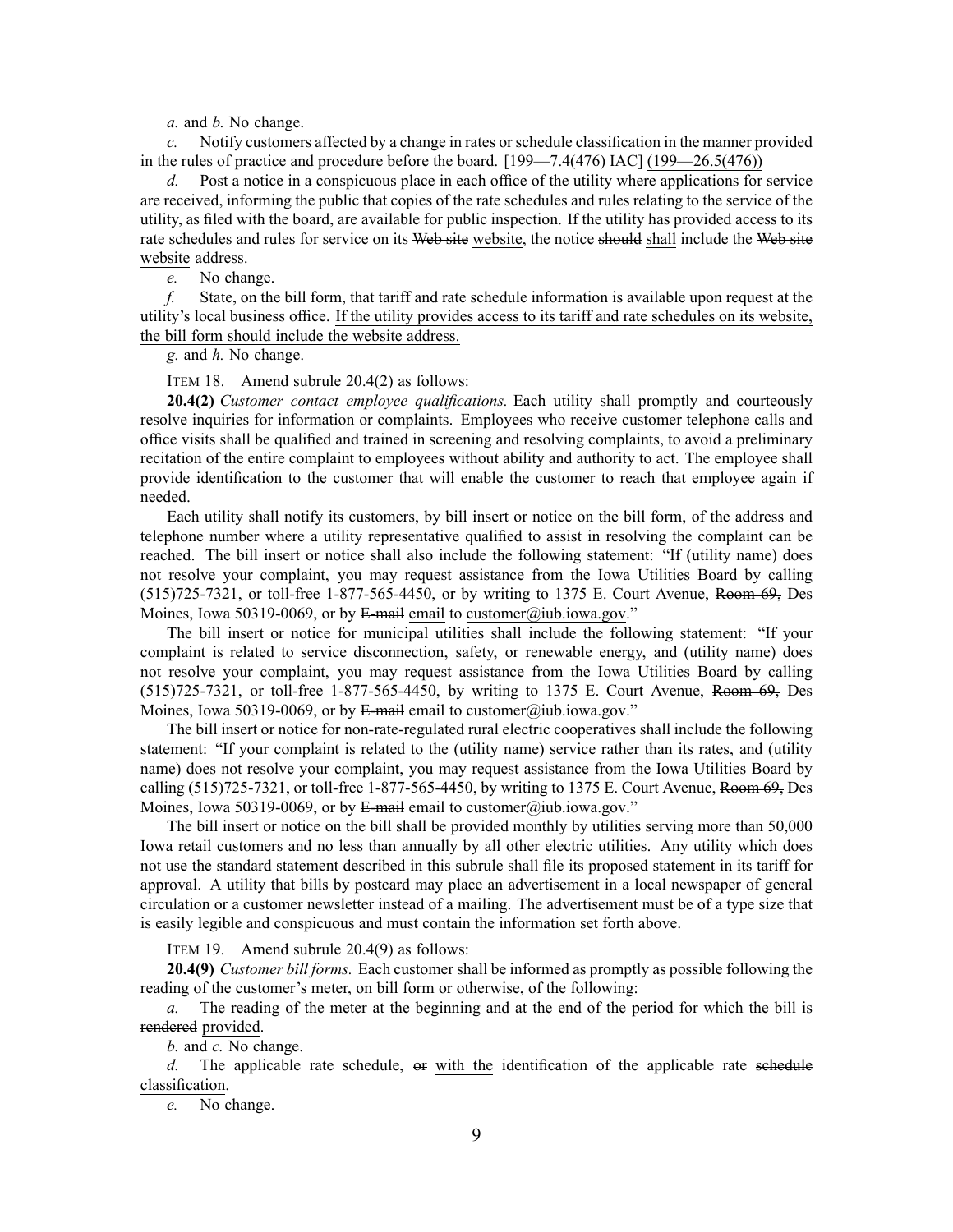*f.* The last date for timely paymen<sup>t</sup> shall be clearly shown and shall be not less than 20 days after the bill is rendered provided.

*g.* to *j.* No change.

ITEM 20. Amend subrule 20.4(11) as follows:

**20.4(11)** *Payment agreements.*

*a.* and *b.* No change.

*c. Terms of paymen<sup>t</sup> agreements.*

(1) *First paymen<sup>t</sup> agreement.* The utility shall offer customers who have received <sup>a</sup> disconnection notice or have been disconnected 120 days or less and who are not in default of <sup>a</sup> paymen<sup>t</sup> agreemen<sup>t</sup> the option of spreading payments evenly over at least 12 months by paying specific amounts at scheduled times. The utility shall offer customers who have been disconnected more than 120 days and who are not in default of <sup>a</sup> paymen<sup>t</sup> agreemen<sup>t</sup> the option of spreading payments evenly over at least 6 months by paying specific amounts at scheduled times. The utility shall offer the following conditions to customers who have received <sup>a</sup> disconnection notice or who have been previously disconnected and are not in default of <sup>a</sup> paymen<sup>t</sup> agreement:

1. The agreemen<sup>t</sup> shall also include provision for paymen<sup>t</sup> of the current account. The agreemen<sup>t</sup> negotiations and periodic paymen<sup>t</sup> terms shall comply with tariff provisions which are consistent with these rules. The utility may also require the customer to enter into <sup>a</sup> level paymen<sup>t</sup> plan to pay the current bill.

2. When the customer makes the agreemen<sup>t</sup> in person, <sup>a</sup> signed copy of the agreemen<sup>t</sup> shall be provided to the customer.

3. The utility may offer the customer the option of making the agreemen<sup>t</sup> over the telephone or through electronic transmission. When the customer makes the agreemen<sup>t</sup> over the telephone or through electronic transmission, the utility shall render to the customer <sup>a</sup> written document reflecting the terms and conditions of the agreemen<sup>t</sup> within three days of the date the parties entered into the oral agreemen<sup>t</sup> or electronic agreement. The document will be considered rendered to the customer when addressed to the customer's last-known address and deposited in the U.S. mail with postage prepaid. If delivery is by other than U.S. mail, the document shall be considered rendered to the customer when delivered to the last-known address of the person responsible for paymen<sup>t</sup> for the service. The document shall state that unless the customer notifies the utility within ten days from the date the document is rendered, it will be deemed that the customer accepts the terms as reflected in the written document. The document stating the terms and agreements shall include the address and <sup>a</sup> toll-free or collect telephone number where <sup>a</sup> qualified representative can be reached. By making the first payment, the customer confirms acceptance of the terms of the oral agreemen<sup>t</sup> or electronic agreement.

4. Each customer entering into <sup>a</sup> first paymen<sup>t</sup> agreementshall be granted at least one late paymen<sup>t</sup> that is made four days or less beyond the due date for paymen<sup>t</sup> and the first paymen<sup>t</sup> agreemen<sup>t</sup> shall remain in effect.

1. For customers who received <sup>a</sup> disconnection notice or who have been disconnected less than 120 days and are not in default of <sup>a</sup> paymen<sup>t</sup> agreement, the utility shall offer an agreemen<sup>t</sup> with at least 12 even monthly payments. For customers who have been disconnected more than 120 days and are not in default of <sup>a</sup> paymen<sup>t</sup> agreement, the utility shall offer an agreemen<sup>t</sup> with at least 6 even monthly payments. The utility shall inform customers they may pay off the delinquency early without incurring any prepaymen<sup>t</sup> penalties.

The agreement shall also include a provision for payment of the current account.

3. The utility may also require the customer to enter into <sup>a</sup> budget billing plan to pay the current bill.

When the customer makes the agreement in person, a signed copy of the agreement shall be provided to the customer.

The utility may offer the customer the option of making the agreement over the telephone or through electronic transmission.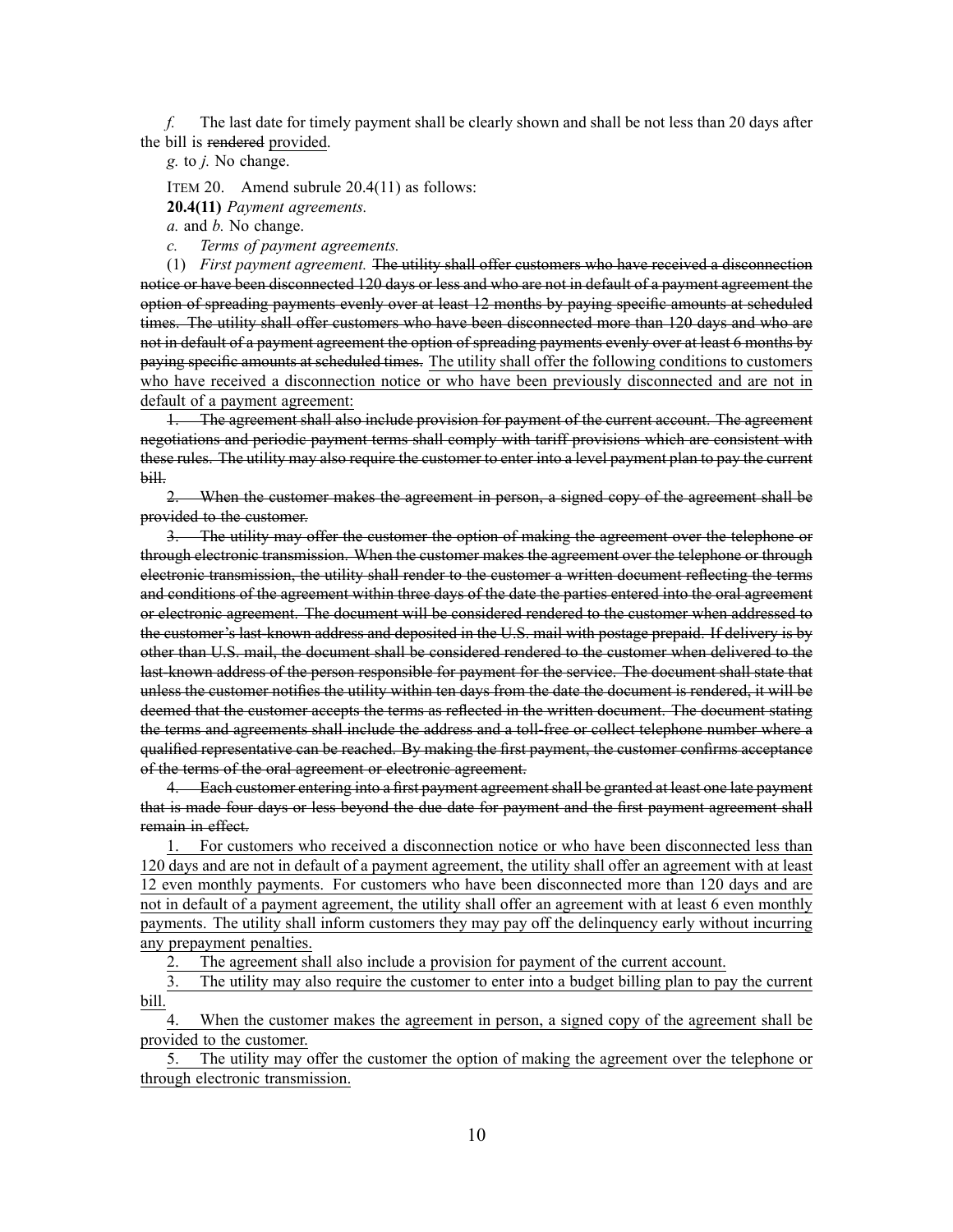6. When the customer makes the agreemen<sup>t</sup> over the telephone or through electronic transmission, the utility shall provide to the customer <sup>a</sup> written document reflecting the terms and conditions of the agreemen<sup>t</sup> within three days of the date the parties entered into the oral agreemen<sup>t</sup> or electronic agreement.

7. The document will be considered provided to the customer when addressed to the customer's last-known address and deposited in the U.S. mail with postage paid. If delivery is by other than U.S. mail, the document shall be considered provided to the customer when delivered to the last-known address of the person responsible for paymen<sup>t</sup> for the service.

8. The document shall state that unless the customer notifies the utility otherwise within ten days from the date the document is provided, it will be deemed that the customer accepts the terms as stated in the written document. The document stating the terms and conditions of the agreemen<sup>t</sup> shall include the address and <sup>a</sup> toll-free or collect telephone number where <sup>a</sup> qualified representative can be reached.

9. Once the first paymen<sup>t</sup> required by the agreemen<sup>t</sup> is made by the customer or on behalf of the customer, the oral or electronic agreemen<sup>t</sup> is deemed accepted by the customer.

10. Each customer entering into a first payment agreement shall be granted at least one late payment that is four days or less beyond the due date for payment, and the first paymen<sup>t</sup> agreemen<sup>t</sup> shall remain in effect.

11. The initial paymen<sup>t</sup> is due on the due date for the next regular bill.

(2) *Second paymen<sup>t</sup> agreement.* The utility shall offer <sup>a</sup> second paymen<sup>t</sup> agreemen<sup>t</sup> to <sup>a</sup> customer who is in default of <sup>a</sup> first paymen<sup>t</sup> agreemen<sup>t</sup> if the customer has made at least two consecutive full payments under the first paymen<sup>t</sup> agreement.

1. The second payment agreement shall be for the same term as or longer than a term at least as long as the term of the first paymen<sup>t</sup> agreement.

2. The customer shall be required to pay for current service in addition to the monthly payments under the second paymen<sup>t</sup> agreemen<sup>t</sup> and may be required to make the first paymen<sup>t</sup> up-front as <sup>a</sup> condition of entering into the second paymen<sup>t</sup> agreement.

3. The utility may also require the customer to enter into a level payment budget billing plan to pay the current bill.

(3) Additional paymen<sup>t</sup> agreements. The utility may offer additional paymen<sup>t</sup> agreements to the customer.

*d. Refusal by utility.* A customer may offer the utility <sup>a</sup> proposed paymen<sup>t</sup> agreement. If the utility and the customer do not reach an agreement, the utility may refuse the offer orally, but the utility must render provide <sup>a</sup> written refusal to the customer, stating the reason for the refusal, within three days of the oral notification. The written refusal shall be considered rendered provided to the customer when addressed to the customer's last-known address and deposited in the U.S. mail with postage prepaid. If delivery is by other than U.S. mail, the written refusal shall be considered rendered provided to the customer when handed to the customer or when delivered to the last-known address of the person responsible for the paymen<sup>t</sup> for the service.

A customer may ask the board for assistance in working out <sup>a</sup> reasonable paymen<sup>t</sup> agreement. The request for assistance must be made to the board within ten days after the rendering of the written refusal is provided. During the review of this request, the utility shall not disconnect the service.

ITEM 21. Amend subrule 20.4(12) as follows:

**20.4(12)** *Bill payment terms*. The bill shall be considered rendered provided to the customer when deposited in the U.S. mail with postage prepaid. If delivery is by other than U.S. mail, the bill shall be considered rendered provided when delivered to the last-known address of the party responsible for payment. There shall not be less than 20 days between the rendering providing of <sup>a</sup> bill and the date by which the account becomes delinquent. Bills for customers on more frequent billing intervals under subrule [20.3\(6\)](https://www.legis.iowa.gov/docs/iac/rule/199.20.3.pdf) may not be considered delinquent less than 5 days from the date of rendering the bill is provided. However, <sup>a</sup> late paymen<sup>t</sup> charge may not be assessed if paymen<sup>t</sup> is received within 20 days of the date the bill is rendered provided.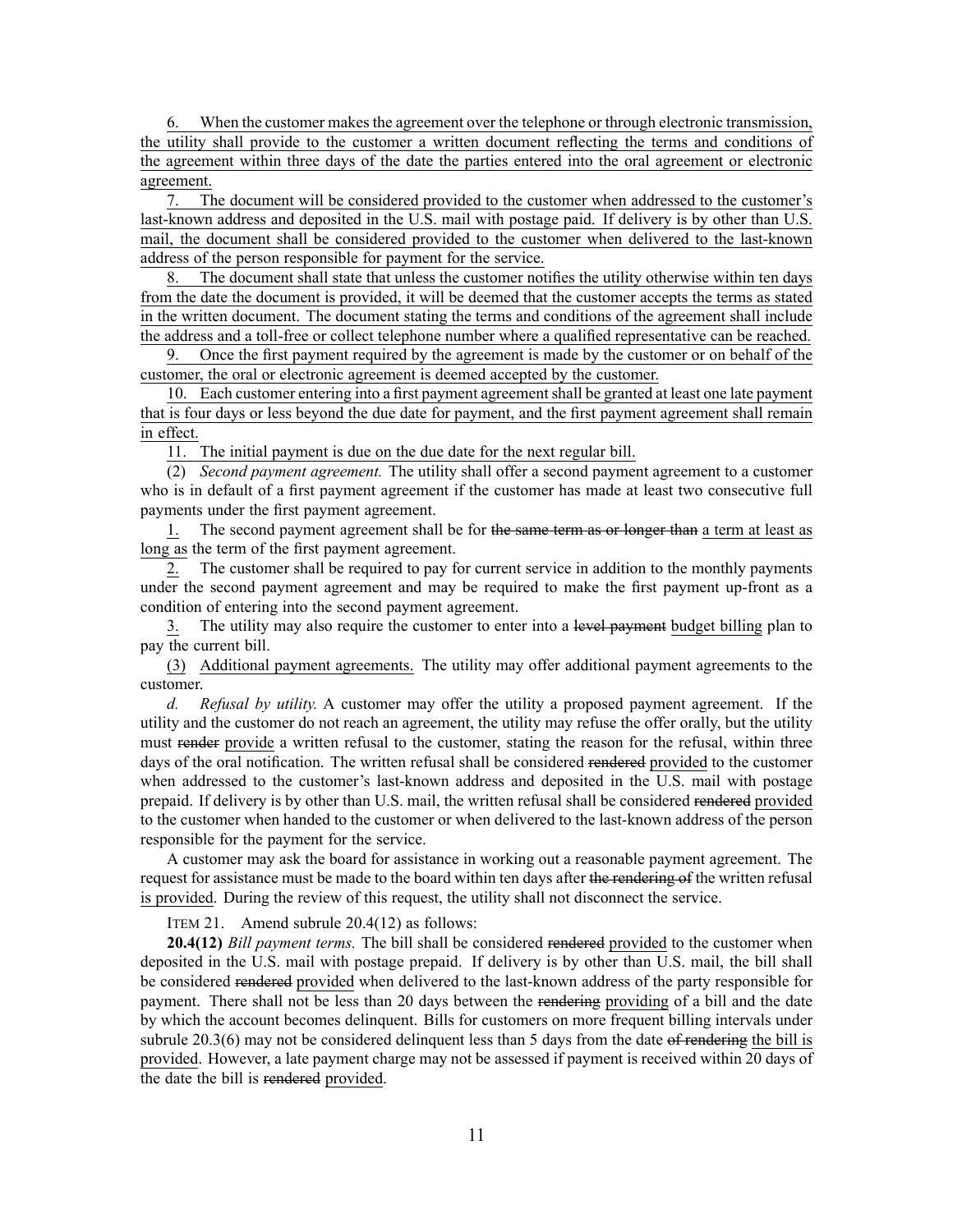*a.* The date of delinquency for all residential customers or other customers whose consumption is less than 3,000 kWh per month, shall be changeable for cause in writing; such as, but not limited to, 15 days from approximate date each month upon which income is received by the person responsible for payment. In no case, however, shall the utility be required to delay the date of delinquency more than 30 days beyond the date of preparation of the previous bill.

*b.* to *d.* No change.

*e.* Level paymen<sup>t</sup> Budget billing plan. Utilities shall offer <sup>a</sup> level paymen<sup>t</sup> budget billing plan to all residential customers or other customers whose consumption is less than 3,000 kWh per month. A level paymen<sup>t</sup> budget billing plan should be designed to limit the volatility of <sup>a</sup> customer's bill and maintain reasonable account balances. The level payment budget billing plan shall include at least the following:

(1) Be offered to each eligible customer when the customer initially requests service. The plan may be estimated if there is insufficient usage history to create <sup>a</sup> budget billing plan based on actual use.

(2) Allow for entry into the level paymen<sup>t</sup> budget billing plan anytime during the calendar year.

(3) Provide that <sup>a</sup> customer may reques<sup>t</sup> termination of the plan at any time. If the customer's account is in arrears at the time of termination, the balance shall be due and payable at the time of termination. If there is <sup>a</sup> credit balance, the customer shall be allowed the option of obtaining <sup>a</sup> refund or applying the credit to future charges. A utility is not required to offer <sup>a</sup> new level paymen<sup>t</sup> budget billing plan to a customer for six months after the customer has terminated from a level payment budget billing plan.

(4) Use <sup>a</sup> computation method that produces <sup>a</sup> reasonable monthly level paymen<sup>t</sup> budget billing amount, which may take into account forward-looking factors such as fuel price and weather forecasts, and that complies with requirements in [20.4\(12\)](https://www.legis.iowa.gov/docs/iac/rule/199.20.4.pdf)*"e"*(4) of this subrule. The computation method used by the utility shall be described in the utility's tariff and shall be subject to board approval. The utility shall give notice to customers when it changes the type of computation method in the level payment budget billing plan.

The amount to be paid at each billing interval by a customer on a level payment budget billing plan shall be computed at the time of entry into the plan and shall be recomputed at least annually. The level paymen<sup>t</sup> budget billing amount may be recomputed monthly, quarterly, when requested by the customer, or whenever price, consumption, or <sup>a</sup> combination of factors results in <sup>a</sup> new estimate differing by 10 percen<sup>t</sup> or more from that in use.

When the level payment budget billing amount is recomputed, the level payment budget billing plan account balance shall be divided by 12, and the resulting amount shall be added to the estimated monthly level paymen<sup>t</sup> budget billing amount. Except when <sup>a</sup> utility has <sup>a</sup> level paymen<sup>t</sup> budget billing plan that recomputes the level paymen<sup>t</sup> budget billing amount monthly, the customer shall be given the option of applying any credit to payments of subsequent months' level payment budget billing amounts due or of obtaining <sup>a</sup> refund of any credit in excess of \$25.

Except when a utility has a level payment budget billing plan that recomputes the level payment budget billing amount monthly, the customer shall be notified of the recomputed paymen<sup>t</sup> amount not less than one full billing period prior to the date of delinquency for the recomputed payment. The notice may accompany the bill prior to the bill that is affected by the recomputed paymen<sup>t</sup> amount.

(5) Irrespective of the account balance, <sup>a</sup> delinquency in paymen<sup>t</sup> shall be subject to the same collection and disconnection procedures as other accounts, with the late paymen<sup>t</sup> charge applied to the level paymen<sup>t</sup> budget billing amount. If the account balance is <sup>a</sup> credit, the level paymen<sup>t</sup> budget billing plan may be terminated by the utility after 30 days of delinquency.

ITEM 22. Amend subrule 20.4(13) as follows:

**20.4(13)** *Customer records.* The utility shall retain records as may be necessary to effectuate compliance with [20.4\(14\)](https://www.legis.iowa.gov/docs/iac/rule/199.20.4.pdf) and [20.6\(6\)](https://www.legis.iowa.gov/docs/iac/rule/199.20.6.pdf), but not less than three five years. Records for customer shall show where applicable:

- *a.* kWh meter reading.
- *b.* kWh consumption.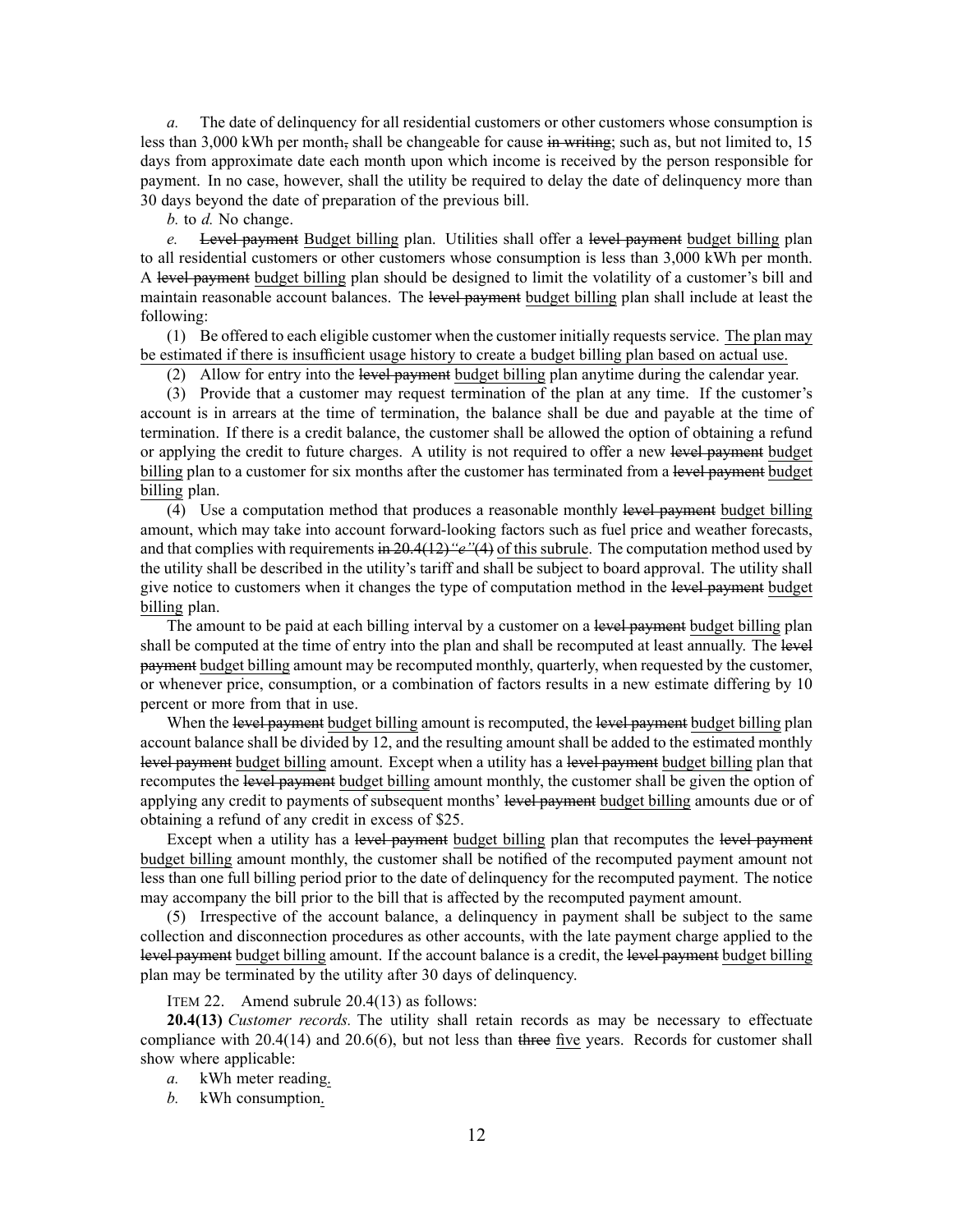- *c.* kW meter reading.
- *d.* kW measured demand.
- *e.* kW billing demand.
- *f.* Total amount of bill.

## ITEM 23. Amend paragraph **20.4(14)"d"** as follows:

*d. Back billing.* A utility may not back bill due to underregistration unless <sup>a</sup> minimum back bill amount is specified in its tariff. The minimum amount specified for back billing shall not be less than, but may be greater than, \$5 for an existing customer or \$10 for <sup>a</sup> former customer. All recalculations resulting in an amount due equal to or greater than the tariff specified minimum shall result in issuance of <sup>a</sup> back bill.

Back billings shall be rendered provided no later than six months following the date of the metering installation test.

ITEM 24. Amend paragraph **20.4(15)"a"** as follows:

*a.* The utility shall give written notice of pending disconnection excep<sup>t</sup> as specified in paragraph [20.4\(15\)](https://www.legis.iowa.gov/docs/iac/rule/199.20.4.pdf)*"b."* The notice shall set forth the reason for the notice and the final date by which the account is to be settled or specific action taken. The notice shall be considered rendered provided to the customer when addressed to the customer's last-known address and deposited in the U.S. mail with postage prepaid. If delivery is by other than U.S. mail, the notice shall be considered rendered provided when delivered to the last-known address of the person responsible for paymen<sup>t</sup> for the service. The date for disconnection of service shall be not less than 12 days after the notice is rendered provided. The date for disconnection of service for customers on shorter billing intervals under subrule [20.3\(6\)](https://www.legis.iowa.gov/docs/iac/rule/199.20.3.pdf) shall not be less than 24 hours after the notice is posted at the service premises.

One written notice, including all reasons for the notice, shall be given where more than one cause exists for disconnection of service. In determining the final date by which the account is to be settled or other specific action taken, the days of notice for the causes shall be concurrent.

ITEM 25. Amend subparagraph **20.4(15)"d"(3)** as follows:

(3) The summary of the rights and responsibilities must be approved by the board. Any utility providing electric service and defined as <sup>a</sup> public utility in Iowa Code section [476.1](https://www.legis.iowa.gov/docs/ico/section/476.1.pdf) which does not use the standard form set forth below for customers billed monthly shall submit to the board an original and six copies of electronically its proposed form for approval. A utility billing <sup>a</sup> combination customer for both gas and electric service may modify the standard form to replace each use of the word "electric" with the words "gas and electric" in all instances.

# **CUSTOMER RIGHTS AND RESPONSIBILITIES TO AVOID SHUTOFF OF ELECTRIC SERVICE FOR NONPAYMENT**

# 1. What can I do if I receive a notice from the utility that says my service will be shut off **because I have <sup>a</sup> past due bill?**

a. Pay the bill in full; or

b. Enter into <sup>a</sup> reasonable paymen<sup>t</sup> plan with the utility (see #2 below); or

c. Apply for and become eligible for low-income energy assistance (see #3 below); or

d. Give the utility <sup>a</sup> written statement from <sup>a</sup> doctor or public health official stating that shutting off your electric service would pose an especial health danger for <sup>a</sup> person living at the residence (see #4 below); or

e. Tell the utility if you think par<sup>t</sup> of the amount shown on the bill is wrong. However, you must still pay the par<sup>t</sup> of the bill you agree you owe the utility (see #5 below).

## **2. How do I go about making <sup>a</sup> reasonable payment plan? (Residential customers only)**

a. Contact the utility as soon as you know you cannot pay the amount you owe. If you cannot pay all the money you owe at one time, the utility may offer you <sup>a</sup> paymen<sup>t</sup> plan that spreads payments evenly over at least 12 months. The plan may be longer depending on your financial situation.

b. If you have not made the payments you promised in <sup>a</sup> previous paymen<sup>t</sup> plan with the utility and still owe money, you may qualify for <sup>a</sup> second paymen<sup>t</sup> agreemen<sup>t</sup> under certain conditions.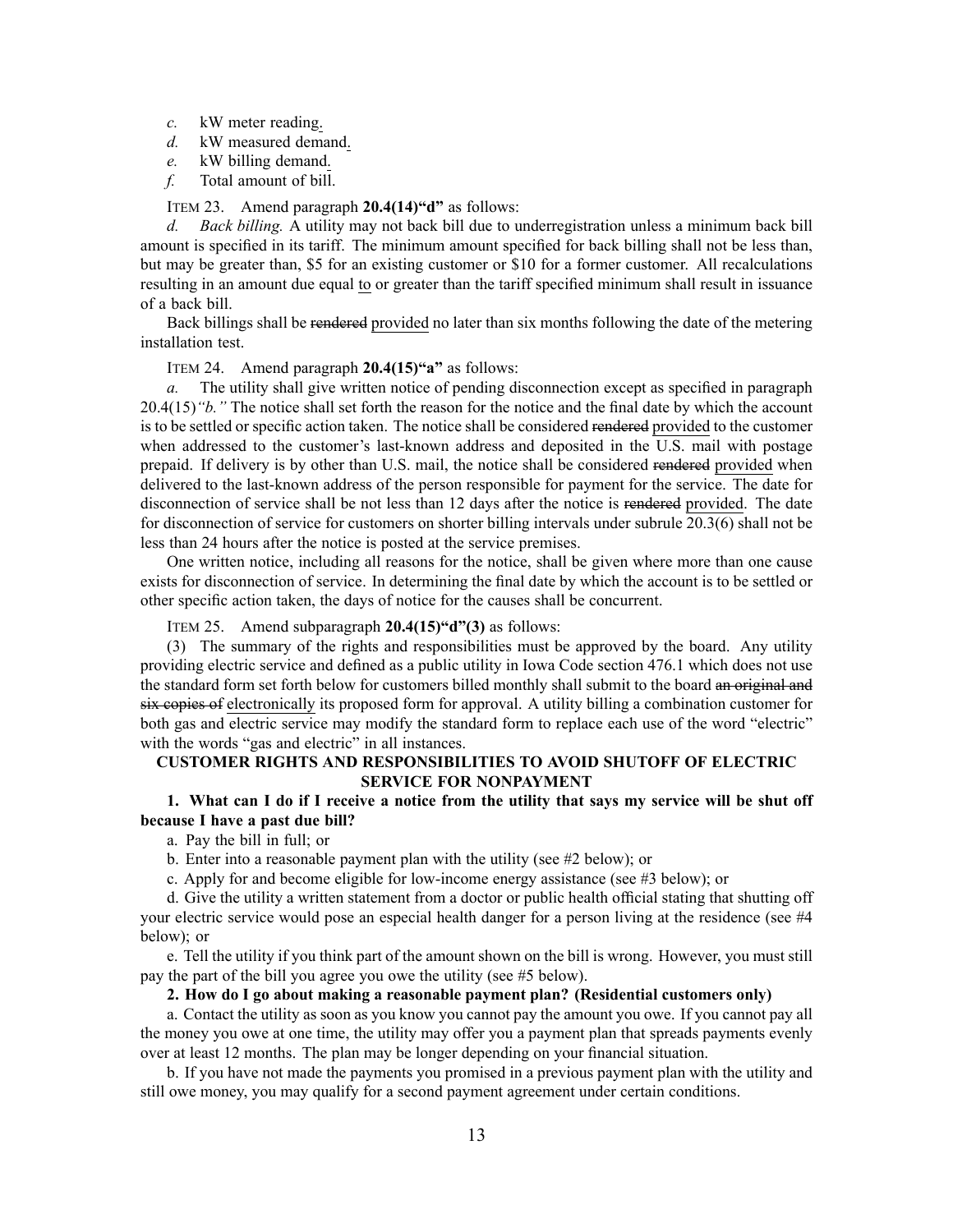c. If you do not make the payments you promise, the utility may shut off your utility service on one day's notice unless all the money you owe the utility is paid or you enter into another paymen<sup>t</sup> agreement.

# **3. How do I apply for low-income energy assistance? (Residential customers only)**

a. Contact the local community action agency in your area (see attached list); or visit humanrights.iowa.gov/dcaa/where-apply.

b. Contact the Division of Community Action Agencies at the Iowa Department of Human Rights, Lucas State Office Building, Des Moines, Iowa 50319; telephone (515)281-0859. To preven<sup>t</sup> disconnection, you must contact the utility prior to disconnection of your service.

c. b. To avoid disconnection, you must apply for energy assistance or weatherization before your service is shut off. Notify your utility that you may be eligible and have applied for energy assistance. Once your service has been disconnected, it will not be reconnected based on approval for energy assistance.

d. c. Being certified eligible for energy assistance will preven<sup>t</sup> your service from being disconnected from November 1 through April 1.

d. If you have additional questions, contact the Division of Community Action Agencies at the Iowa Department of Human Rights, Lucas State Office Building, Des Moines, Iowa 50319; telephone (515)281-3861.

# **4. What if someone living at the residence has <sup>a</sup> serious health condition? (Residential customers only)**

Contact the utility if you believe this is the case. Contact your doctor or <sup>a</sup> public health official and ask the doctor or health official to contact the utility and state that shutting off your utility service would pose an especial health danger for <sup>a</sup> person living at your residence. The doctor or public health official must provide <sup>a</sup> written statement to the utility office within 5 days of when your doctor or public health official notifies the utility of the health condition; otherwise, your utility service may be shut off. If the utility receives this written statement, your service will not be shut off for 30 days. This 30-day delay is to allow you time to arrange paymen<sup>t</sup> of your utility bill or find other living arrangements. After 30 days, your service may be shut off if paymen<sup>t</sup> arrangements have not been made.

## **5. What should I do if I believe my bill is not correct?**

You may dispute your utility bill. You must tell the utility that you dispute the bill. You must pay the par<sup>t</sup> of the bill you think is correct. If you do this, the utility will not shut off your service for 45 days from the date the bill was mailed while you and the utility work out the dispute over the par<sup>t</sup> of the bill you think is incorrect. You may ask the Iowa Utilities Board for assistance in resolving the dispute. (See #9 below.)

# **6. When can the utility shut off my utility service because I have not paid my bill?**

a. Your utility can shut off service between the hours of 6 a.m. and 2 p.m., Monday through Friday.

b. The utility will not shut off your service on nights, weekends, or holidays for nonpaymen<sup>t</sup> of <sup>a</sup> bill.

c. The utility will not shut off your service if you enter into <sup>a</sup> reasonable paymen<sup>t</sup> plan to pay the overdue amount (see #2 above).

d. The utility will notshut off yourservice if the temperature isforecasted to be 20 degrees Fahrenheit or colder during the following 24-hour period, including the day your service is scheduled to be shut off.

e. If you have qualified for low-income energy assistance, the utility cannot shut off your service from November 1 through April 1. However, you will still owe the utility for the service used during this time.

f. The utility will not shut off your service if you have notified the utility that you dispute <sup>a</sup> portion of your bill and you pay the par<sup>t</sup> of the bill that you agree is correct.

g. If one of the heads of household is <sup>a</sup> service member deployed for military service, utility service cannot be shut off during the deployment or within 90 days after the end of deployment. In order for this exception to disconnection to apply, the utility must be informed of the deployment prior to disconnection. However, you will still owe the utility for service used during this time.

**7. How will I be told the utility is going to shut off my service?**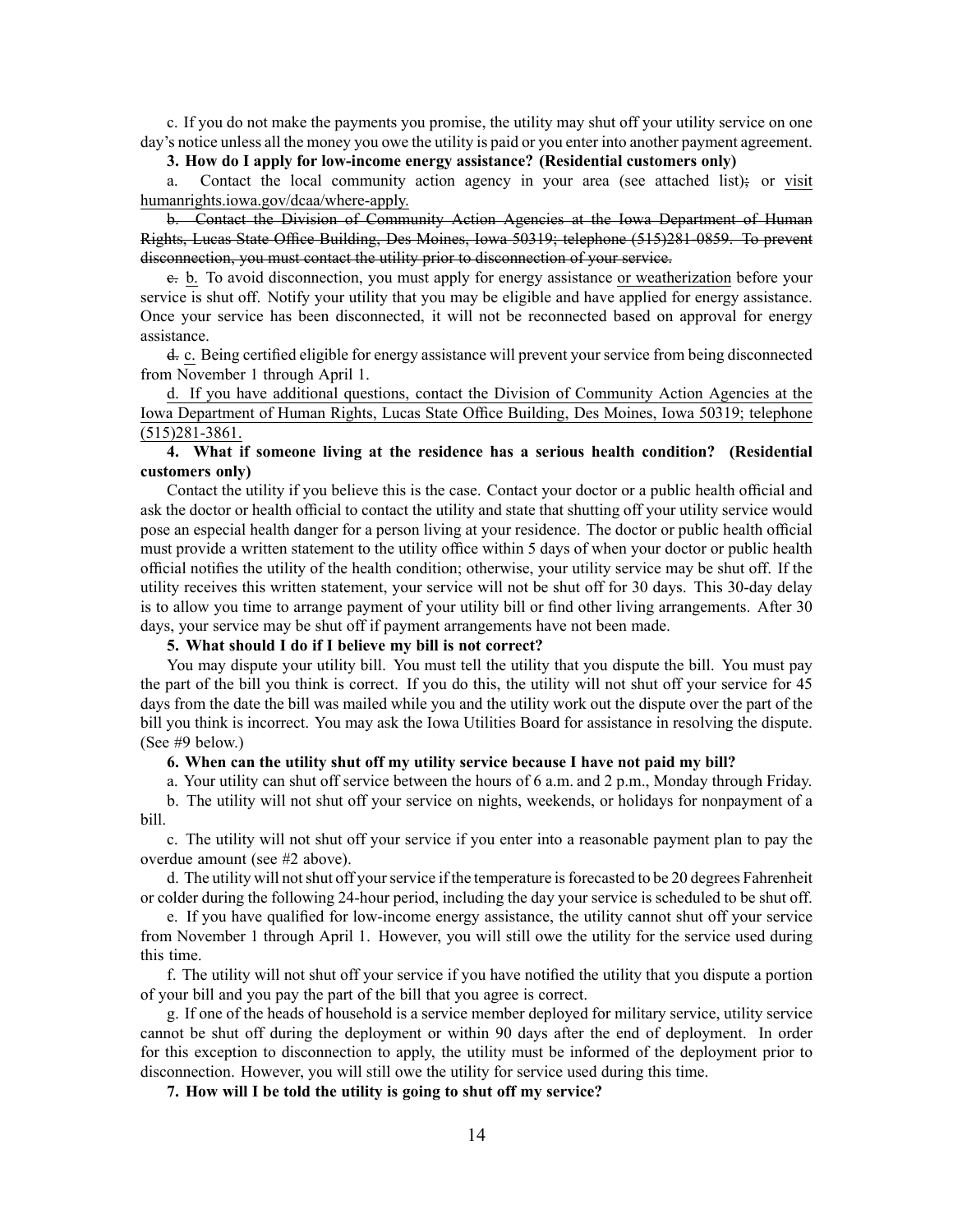a. You must be given <sup>a</sup> written notice at least 12 days before the utility service can be shut off for nonpayment. This notice will include the reason for shutting off your service.

b. If you have not made payments required by an agreed-upon paymen<sup>t</sup> plan, your service may be disconnected with only one day's notice.

c. The utility must also try to reach you by telephone or in person before it shuts off your service. From November 1 through April 1, if the utility cannot reach you by telephone or in person, the utility will pu<sup>t</sup> <sup>a</sup> written notice on the door of or another conspicuous place at your residence to tell you that your utility service will be shut off.

# **8. If service is shut off, when will it be turned back on?**

a. The utility will turn your service back on if you pay the whole amount you owe or agree to <sup>a</sup> reasonable paymen<sup>t</sup> plan (see #2 above).

b. If you make your paymen<sup>t</sup> during regular business hours, or by 7 p.m. for utilities permitting such paymen<sup>t</sup> or other arrangements after regular business hours, the utility must make <sup>a</sup> reasonable effort to turn your service back on that day. If service cannot reasonably be turned on that same day, the utility must do it by 11 a.m. the next day.

c. The utility may charge you <sup>a</sup> fee to turn your service back on. Those fees may be higher in the evening or on weekends, so you may ask that your service be turned on during normal utility business hours.

# **9. Is there any other help available besides my utility?**

If the utility has not been able to help you with your problem, you may contact the Iowa Utilities Board toll-free at 1-877-565-4450. You may also write the Iowa Utilities Board at 1375 E. Court Avenue, Room 69, Des Moines, Iowa 50319-0069, or by E-mail at [customer@iub.iowa.gov](mailto:customer@iub.iowa.gov). Low-income customers may also be eligible for free legal assistance from Iowa Legal Aid, and may contact Legal Aid at 1-800-532-1275.

ITEM 26. Amend subparagraph **20.4(15)"d"(5)** as follows:

(5) When disconnecting service to <sup>a</sup> residence, made <sup>a</sup> diligent attempt to contact, by telephone or in person, the customer responsible for paymen<sup>t</sup> for service to the residence to inform the customer of the pending disconnection and the customer's rights and responsibilities. During the period from November 1 through April 1, if the attempt at customer contact fails, the premises shall be posted at least one day prior to disconnection with <sup>a</sup> notice informing the customer of the pending disconnection and rights and responsibilities available to avoid disconnection.

If an attempt at personal or telephone contact of <sup>a</sup> customer occupying <sup>a</sup> rental unit has been unsuccessful, the utility shall make <sup>a</sup> diligent attempt to contact the landlord of the rental unit, if known, shall be contacted to determine if the customer is still in occupancy and, if so, the customer's presen<sup>t</sup> location. The landlord shall also be informed of the date when service may be disconnected. The utility shall make <sup>a</sup> diligent attempt to inform the landlord at least 48 hours prior to disconnection of service to a tenant.

If the disconnection will affect occupants of residential units leased from the customer, the premises of any building known by the utility to contain residential units affected by disconnection must be posted, at least two days prior to disconnection, with <sup>a</sup> notice informing any occupants of the date when service will be disconnected and the reasons for the disconnection.

ITEM 27. Amend subparagraph **20.4(15)"d"(6)** as follows:

(6) Disputed bill. If the customer hasreceived notice of disconnection and has <sup>a</sup> dispute concerning <sup>a</sup> bill for electric utility service, the utility may require the customer to pay <sup>a</sup> sum of money equal to the amount of the undisputed portion of the bill pending settlement and thereby avoid disconnection of service. A utility shall delay disconnection for nonpaymen<sup>t</sup> of the disputed bill for up to 45 days after the rendering providing of the bill if the customer pays the undisputed amount. The 45 days shall be extended by up to 60 days if requested of the utility by the board in the event the customer files <sup>a</sup> written complaint with the board in compliance with [199—Chapter](https://www.legis.iowa.gov/docs/iac/chapter/199.6.pdf) 6.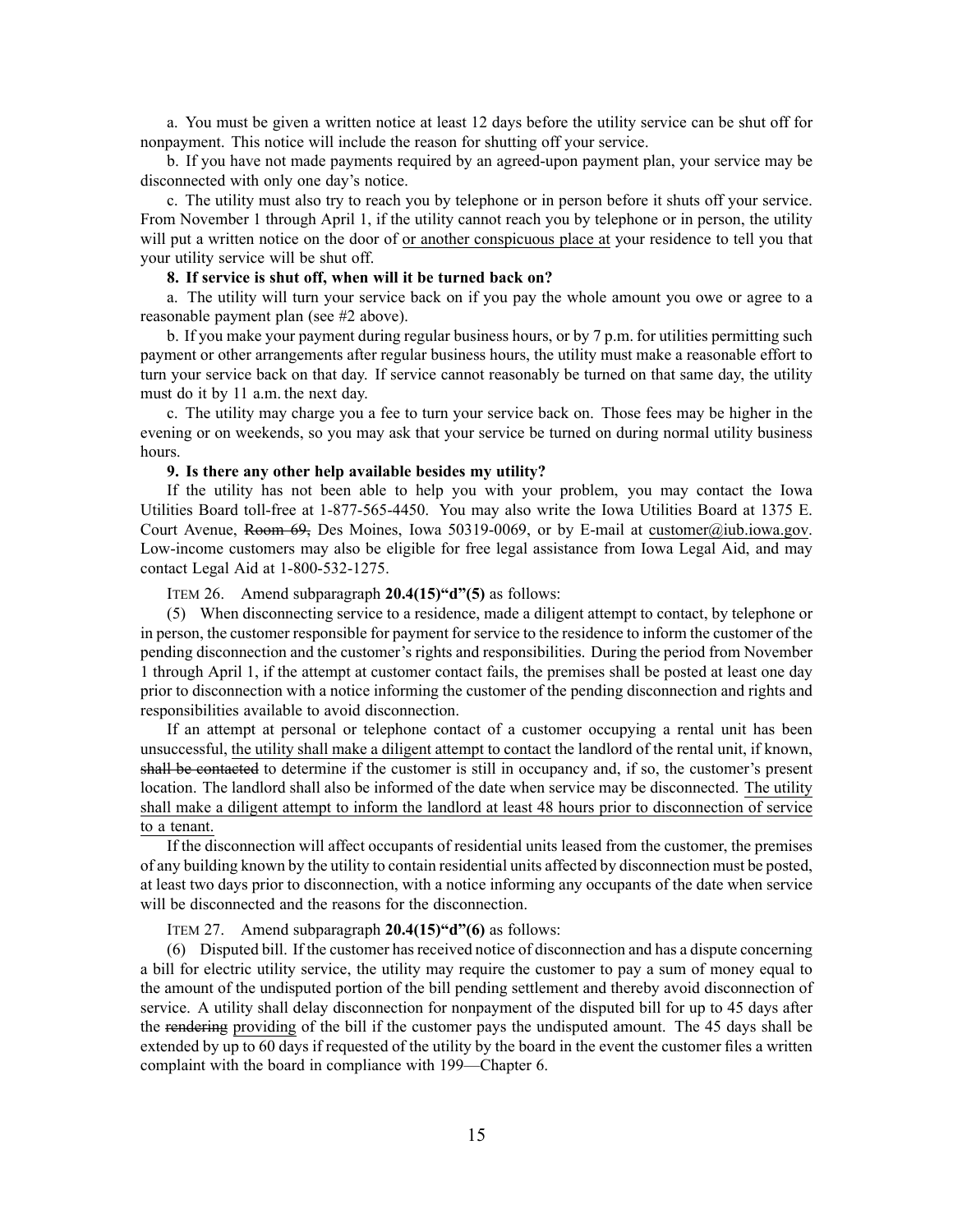ITEM 28. Amend subparagraph **20.4(15)"d"(8)** as follows:

(8) Severe cold weather. A disconnection may not take place where electricity is used as the only source of space heating or to control or operate the only space heating equipment at the a residence on any day when the actual temperature or the 24-hour forecast of the National Weather Service forecast for the following 24 hours covering the area in which the residence is located includes <sup>a</sup> forecast that the temperature will residence's area is predicted to be 20 degrees Fahrenheit or colder. In any case where If the utility has properly posted <sup>a</sup> disconnect notice in compliance with subparagraph [20.4\(15\)](https://www.legis.iowa.gov/docs/iac/rule/199.20.4.pdf)*"d"*(5) but is precluded from disconnecting service because of <sup>a</sup> National Weather Service forecast severe cold weather, the utility may immediately proceed with appropriate disconnection procedures, without further notice, when the temperature in the residence's area where the residence is located rises above 20 degrees Fahrenheit and is forecasted to be remain above 20 degrees Fahrenheit for at least 24 hours, unless the customer has paid in full the pas<sup>t</sup> due amount or is otherwise entitled to postponement of disconnection under some other provision of paragraph [20.4\(15\)](https://www.legis.iowa.gov/docs/iac/rule/199.20.4.pdf)*"d."*.

# ITEM 29. Amend subparagraph **20.4(15)"d"(10)** as follows:

(10) Winter energy assistance (November 1 through April 1). If the utility is informed that the customer's household may qualify for winter energy assistance or weatherization funds, there shall be no disconnection of service for 30 days from the date the utility is notified to allow the customer time to obtain assistance. Disconnection shall not take place from November 1 through April 1 for <sup>a</sup> resident who is <sup>a</sup> head of household and who has been certified to the public utility by the community action agency as eligible for either the low-income home energy assistance program or weatherization assistance program. A utility may develop an incentive program to delay disconnection on April 1 for customers who make payments throughout the November 1 through April 1 period. All such incentive programs shall be set forth in tariffs approved by the board.

ITEM 30. Amend subrule 20.4(16) as follows:

**20.4(16)** *Insufficient reasons for denying service.* The following shall not constitute sufficient cause for refusal of service to <sup>a</sup> customer:

*a.* to *d.* No change.

*e.* Failure to pay the back bill rendered provided in accordance with paragraph [20.4\(14\)](https://www.legis.iowa.gov/docs/iac/rule/199.20.4.pdf)*"d"* (slow meters).

*f.* Failure to pay <sup>a</sup> bill rendered provided in accordance with paragraph [20.4\(14\)](https://www.legis.iowa.gov/docs/iac/rule/199.20.4.pdf)*"f."*

*g.* Failure of <sup>a</sup> residential customer to pay <sup>a</sup> deposit during the period November 1 through April 1 for the location at which the customer has been receiving service in the customer's name.

*h.* No change.

*i.* Delinquency in payment for service arising more than ten years prior, as measured from the most recent of:

(1) The last date of service for the account giving rise to the delinquency,

(2) Physical disconnection of service for the account giving rise to the delinquency, or

(3) The last voluntary paymen<sup>t</sup> or voluntary written promise of paymen<sup>t</sup> made by the customer, if made before the ten-year period described in this paragraph has otherwise lapsed.

*j.* Delinquency in paymen<sup>t</sup> for service that arose on or before September 4, 2010, pursuan<sup>t</sup> to an oral contract, excep<sup>t</sup> in cases of fraud or deception that prevented the utility from timely addressing such delinquencies with the customer.

ITEM 31. Rescind and reserve subrule **20.4(21)**.

ITEM 32. Amend subrule 20.4(22), introductory paragraph, as follows:

**20.4(22)** *Change in type of service.* If <sup>a</sup> change in the type of service, such as from 25- to 60-cycle or from direct or alternating current, or a change in voltage to a customer's substation, is effected at the insistence of the utility and not solely by reason of increase in the customer's load or change in the character thereof, the utility shall share equitably in the cost of changing the equipment of the customer affected as determined by the board in the absence of agreemen<sup>t</sup> between utility and customer. In general,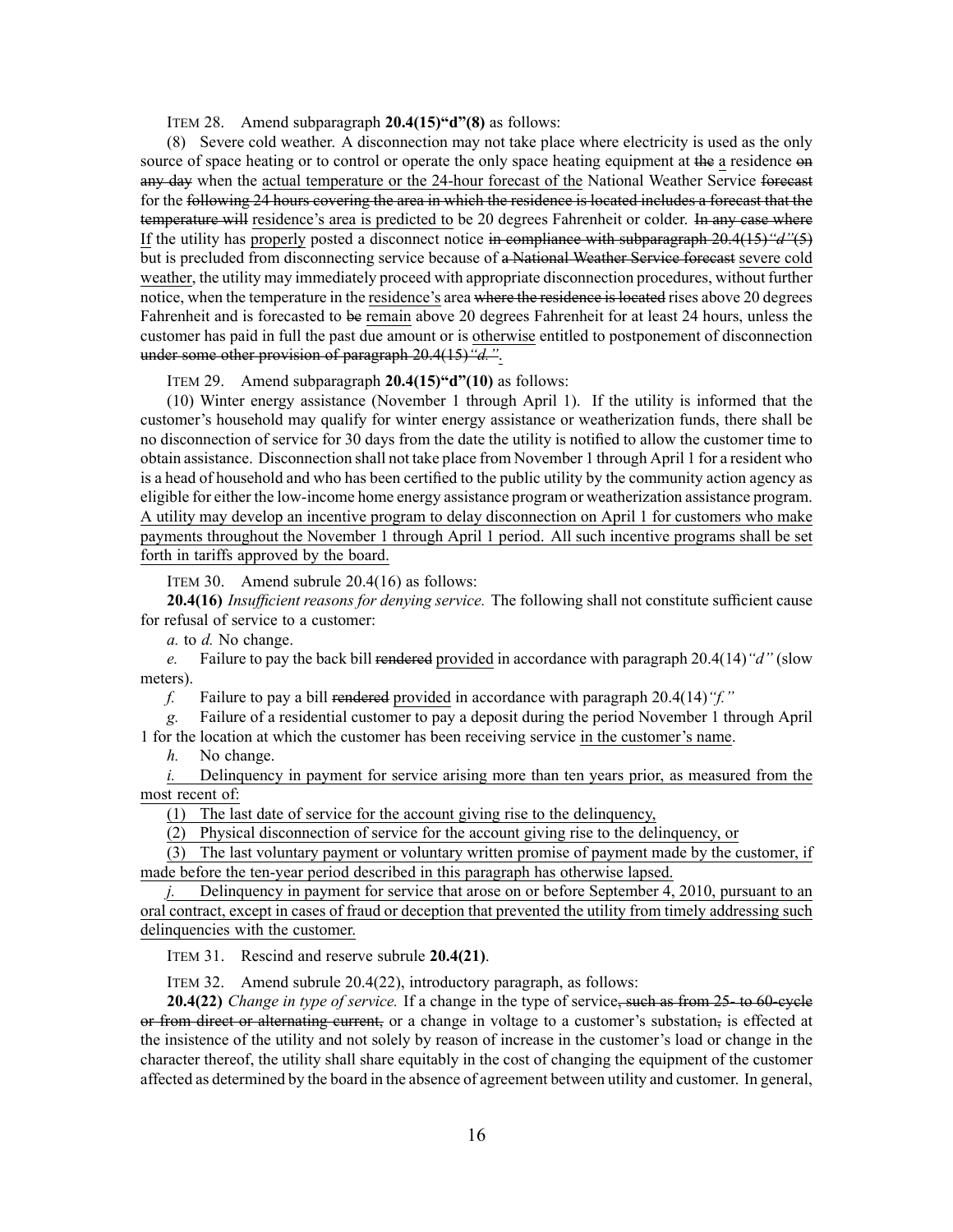the customer should be protected against or reimbursed for the following losses and expenses to an appropriate degree:

ITEM 33. Rescind and reserve subrule **20.5(5)**.

ITEM 34. Amend paragraph **20.6(3)"a"** as follows:

*a.* American National Standard Code for Electricity Metering, ANSI C12.1-2008 2014.

ITEM 35. Adopt the following **new** subrule 20.6(8):

**20.6(8)** *Comprehensive meter upgrade programs.*

*a.* A utility may forego the meter testing procedures required under the utility's own inspection and testing program and subrule [20.6\(2\)](https://www.legis.iowa.gov/docs/iac/rule/199.20.6.pdf) if:

(1) The meters are removed or scheduled to be removed as par<sup>t</sup> of <sup>a</sup> comprehensive meter upgrade program;

(2) The meters being removed have not previously been shown to be inaccurate or otherwise faulty; and

(3) The utility either retains the removed meters for <sup>a</sup> period of one year from the removal date to allow customers the opportunity to challenge <sup>a</sup> meter's accuracy or tests <sup>a</sup> representative sample of 10 percen<sup>t</sup> of each type of meter being removed as par<sup>t</sup> of the program and maintains the removed meters for <sup>a</sup> period of at least six months.

*b.* A utility foregoing its testing procedures under this subrule shall notify the board that the utility is engaging in <sup>a</sup> comprehensive meter upgrade program and state the option the utility is electing to pursue under [subparagraph](https://www.legis.iowa.gov/docs/iac/rule/199.20.6.pdf) 20.6(8)*"a"*(3).

*c.* A utility shall continue to follow the meter testing procedures for meters removed for any reason unrelated to the comprehensive meter upgrade program.

ITEM 36. Amend subrule 20.7(7) as follows:

**20.7(7)** Each utility shall make a sufficient number of voltage measurements, using recording voltmeters, in order to determine if voltages are in compliance with the requirements as stated in  $20.7(2)$ ,  $20.7(3)$ , and  $20.7(4)$ . All voltmeter records obtained under  $20.7(7)$  this subrule shall be retained by the utility for at least two years and shall be available for inspection by the board's representatives. Notations on each chart shall indicate the following:

*a.* The location where the voltage was taken.

- *b.* The time and date of the test.
- *c.* The results of the comparison with <sup>a</sup> working standard indicating voltmeter.

ITEM 37. Amend subrule 20.9(3) as follows:

**20.9(3)** *Optional energy clause for <sup>a</sup> rate-regulated utility which does not own generation.* A rate-regulated utility which does not own generation may adopt the energy adjustment clause of this subrule in lieu of that set forth in subrule [20.9\(2\)](https://www.legis.iowa.gov/docs/iac/rule/199.20.9.pdf). Prior to each billing cycle it, the rate-regulated utility shall determine and file for board approval the adjustment amount to be charged for each energy unit consumed under rates set by the board. The filing shall include all journal entries, invoices (except invoices for fuel, freight, and transportation), worksheets, and detailed supporting data used to determine the amount of the adjustment. The estimated amount of fossil fuel should be detailed to reflect the amount of fuel, transportation, and other costs.

The journal entries should reflect the following breakdown for each type of fuel: actual cost of fuel, transportation, and other costs. Items The items identified as other costs should be described and their inclusion as fuel energy costs should be justified. The utility shall also file detailed supporting data:

1. To show the actual amount of sales of energy by month for which an adjustment was utilized, and

2. To suppor<sup>t</sup> the energy cost adjustment balance utilized in the monthly energy adjustment clause filings.

*a.* to *e.* No change.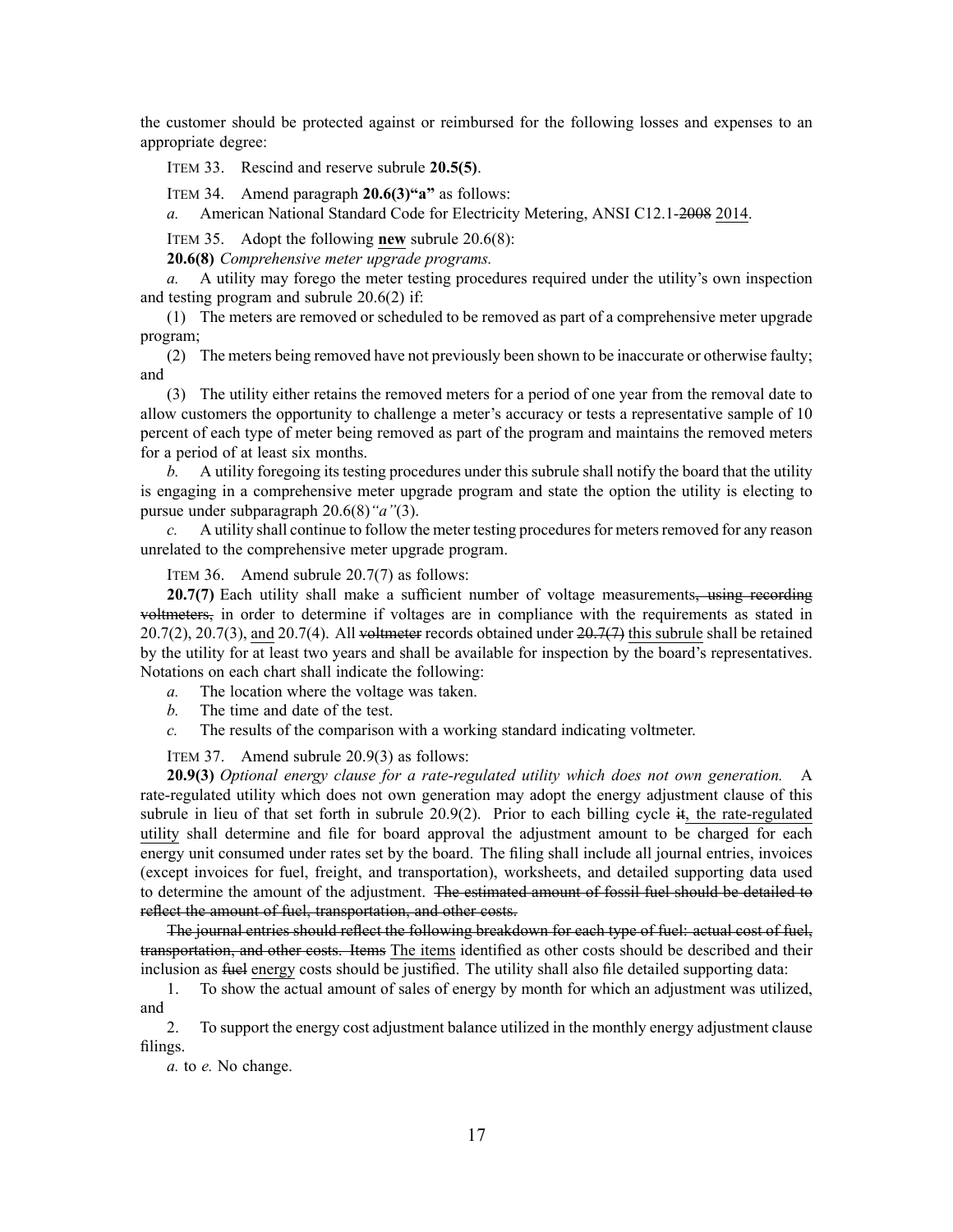ITEM 38. Amend subrule 20.9(4) as follows:

**20.9(4)** *Annual review Review of energy clause.* On or before each May 1 At least biennially, but no more than annually, the board will notify require each utility as to the that owns generation and utilizes an energy adjustment clause to provide fuel, freight, and transportation invoices from two months of the previous calendar year for which fuel, freight, and transportation invoices will be required. The board will notify each utility by May 1 as to which two months' invoices will be required. Two copies of these invoices shall be filed with the board no later than the subsequent November 1.

ITEM 39. Amend rule **199—20.9(476)**, implementation sentence, as follows:

This rule is intended to implement Iowa Code section [476.6\(11\)](https://www.legis.iowa.gov/docs/ico/section/2018/476.6.pdf) [476.6\(12\)](https://www.legis.iowa.gov/docs/ico/section/2018/476.6.pdf).

ITEM 40. Rescind rule 199—20.11(476) and adopt the following **new** rule in lieu thereof:

# **199—20.11(476) Customer notification of peaks in electric energy demand.**

**20.11(1)** Pursuant to Iowa Code section 476.17, each investor-owned utility shall have available for board inspection upon reques<sup>t</sup> <sup>a</sup> plan to notify its customers of an approaching peak demand on the day when peak demand is likely to occur.

**20.11(2)** The plan shall include, at <sup>a</sup> minimum, the following:

*a.* A description and explanation of the condition(s) that will promp<sup>t</sup> <sup>a</sup> peak alert.

*b.* A provision for <sup>a</sup> general notice to be given to customers prior to the time when peak demand is likely to occur and an explanation of when and how notice of an approaching peak in electric demand will be given to customers.

*c.* The text of the message or messages to be given in the general notice to customers. The message shall include the name of the utility providing the notice, an explanation that conditions exist which indicate <sup>a</sup> peak in electric demand is approaching, and an explanation of the significance of reductions in electricity use during <sup>a</sup> period of peak demand and the potential benefits of energy efficiency.

ITEM 41. Rescind rule 199—20.13(476) and adopt the following **new** rule in lieu thereof:

**199—20.13(476) Procurement plan.** Pursuant to Iowa Code section 476.6(12), the board shall periodically conduct <sup>a</sup> contested case proceeding for the purpose of evaluating the reasonableness and prudence of <sup>a</sup> rate-regulated public utility's practices related to procuremen<sup>t</sup> of and contracting for fuel used in generating electricity. When it determines to conduct <sup>a</sup> contested case proceeding, the board shall notify <sup>a</sup> rate-regulated utility that it will be required to file an electric fuel procuremen<sup>t</sup> plan. The notification to the utility shall include <sup>a</sup> detailed list of what the board will be examining as par<sup>t</sup> of the review and what should be filed by the utility. The utility shall file its plan not later than 105 days after notification unless otherwise directed by the board.

ITEM 42. Amend paragraph **20.14(3)"c"** as follows:

*c.* The floor for the discount rate shall be equal to the energy costs and customer costs of serving the specific customer.

ITEM 43. Amend subrule 20.15(1) as follows:

**20.15(1)** *Applicability and purpose.* This rule applies to each electric public utility, as defined in Iowa Code sections [476.1](https://www.legis.iowa.gov/docs/ico/section/2018/476.1.pdf), [476.1A](https://www.legis.iowa.gov/docs/ico/section/2018/476.1A.pdf), and [476.1B](https://www.legis.iowa.gov/docs/ico/section/2018/476.1B.pdf). Each Pursuant to Iowa Code section [476.66](https://www.legis.iowa.gov/docs/ico/section/2018/476.66.pdf), each utility shall maintain <sup>a</sup> program plan to assist the utility's low-income customers with weatherization and to supplement assistance received under the federal low-income home energy assistance program for the paymen<sup>t</sup> of winter heating bills.

ITEM 44. Rescind and reserve subrule **20.15(2)**.

ITEM 45. Amend subrule 20.15(3), introductory paragraph, as follows:

**20.15(3)** *Notification.* Each utility shall notify all customers of the customer contribution fund at least twice <sup>a</sup> year. The method of notice which will ensure the most comprehensive notification to the utility's customers shall be employed. Upon commencement of service and at least once <sup>a</sup> year, the notice shall be mailed or personally delivered to all customers, or provided by electronic means to those customers who have consented to receiving electronic notices. The other required notice may be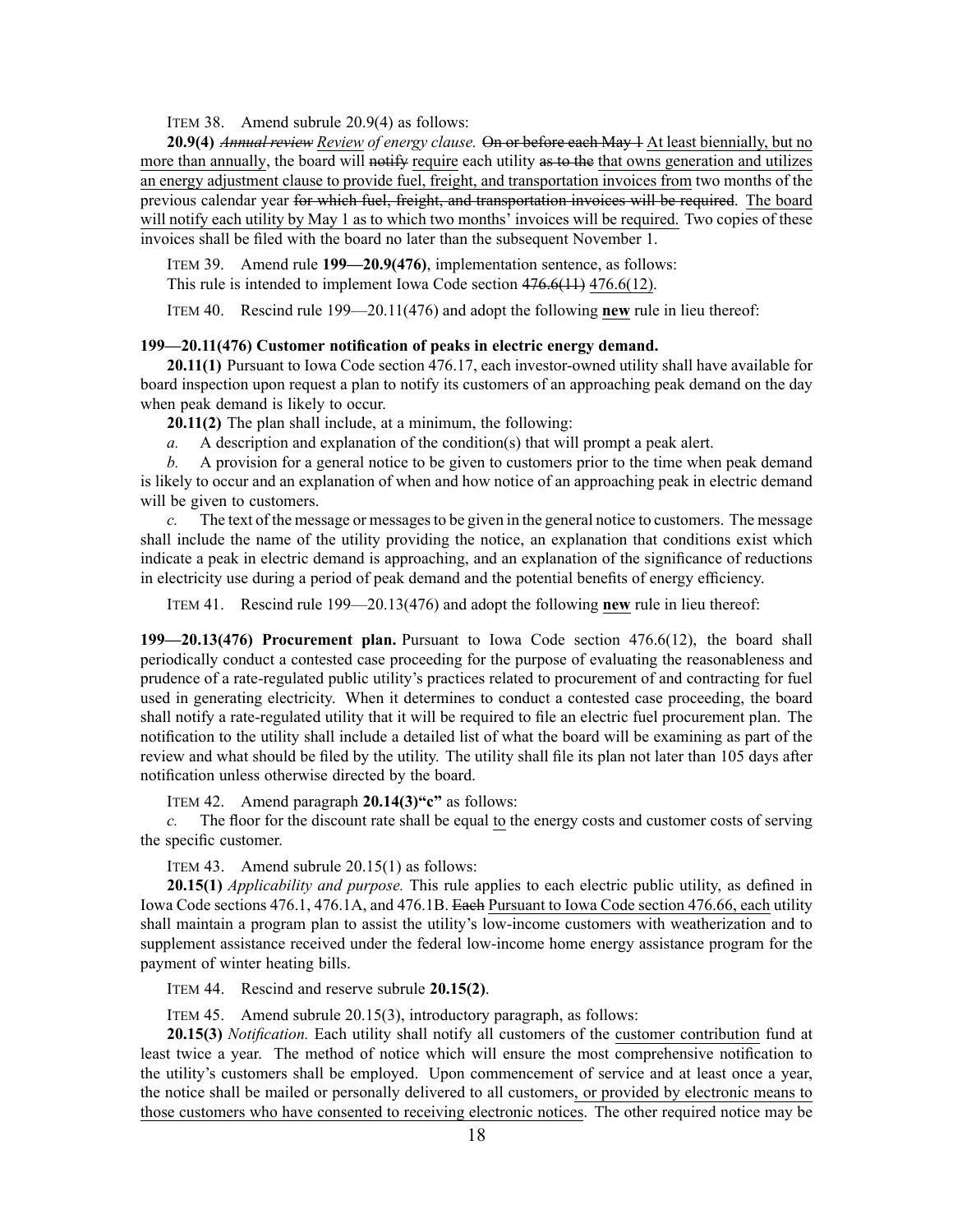published in <sup>a</sup> local newspaper(s) of general circulation within the utility's service territory. A utility serving fewer than 6,000 customers may publish their its semiannual notices locally in a free newspaper, utility newsletter or shopper's guide instead of <sup>a</sup> newspaper. At <sup>a</sup> minimum, the notice shall include:

ITEM 46. Amend subrule 20.15(4) as follows:

**20.15(4)** *Methods of contribution.* The utility shall provide for contributions as monthly pledges, as well as one-time or periodic contributions. A pledge by <sup>a</sup> customer or other party shall not be construed to be <sup>a</sup> binding contract between the utility and the pledger. The pledge amount shall not be subject to delayed paymen<sup>t</sup> charges by the utility. Each utility may allow persons or organizations to contribute matching funds.

ITEM 47. Rescind and reserve subrule **20.15(6)**.

ITEM 48. Amend subrule 20.17(1) as follows:

**20.17(1)** *Applicability and purpose.* This rule applies to all rate-regulated utilities providing electric service in Iowa. Under Title IV of the Clean Air Act Amendments of 1990, each electric utility is required to hold sufficient emission allowances to offset emissions at all affected and new units. The acquisition and disposition of emission allowances will be treated for ratemaking purposes as defined in this rule.

ITEM 49. Amend subrule 20.17(2) as follows:

**20.17(2)** *Definitions.* The following words and terms, when used in this rule, shall have the meaning indicated below:

*"Allowance futures contract"* is an agreemen<sup>t</sup> between <sup>a</sup> futures exchange clearinghouse and <sup>a</sup> buyer or seller to buy or sell an allowance on <sup>a</sup> specified future date at <sup>a</sup> specified price.

*"Allowance option contract"* is an agreemen<sup>t</sup> between <sup>a</sup> buyer and seller whereby the buyer has the option to transfer an allowance(s) at <sup>a</sup> specified date at <sup>a</sup> specified price. The seller of <sup>a</sup> call or pu<sup>t</sup> option will receive a premium for taking on the associated risk.

*"Auction allowances"* are allowances acquired or sold through EPA's annual allowance auction.

*"Boot"* means something acquired or forfeited to equalize <sup>a</sup> trade.

*"Direct sale allowances"* are allowances purchased from the EPA in its annual direct sale.

*"Emission for emission trade"* is an exchange of one type of emission for another type of emission. For example, the exchange of  $SO_2$  emission allowances for  $NO_x$  emission allowances.

*"Fair market value"* is the amount at which an allowance could reasonably be sold in <sup>a</sup> transaction between <sup>a</sup> willing buyer and <sup>a</sup> willing seller other than in <sup>a</sup> forced or liquidation sale.

*"Historical cost"* is the amount of cash or its equivalent paid to acquire an asset, including any direct acquisition expenses. Any commissions paid to brokers shall be considered <sup>a</sup> direct acquisition expense.

*"Original cost"* isthe historical cost of an asset to the person first devoting the asset to public service.

*"Statutory allowances"* are allowances allocated by the EPA at no cost to affected units under the Acid Rain Program Clean Air Act either through annual allocations as <sup>a</sup> matter of statutory right and those for which <sup>a</sup> utility may qualify by using certain compliance options or effective use of conservation and renewables.

*"Vintage trade"* is an exchange of one vintage of allowances for another vintage of allowances with the difference in value between vintages being cash or additional allowances.

ITEM 50. Amend subrule 20.18(1) as follows:

**20.18(1)** *Applicability.* Rule [199—20.18](https://www.legis.iowa.gov/docs/iac/rule/199.20.18.pdf)(476,478) This rule is applicable to investor-owned electric utilities and electric cooperative corporations and associations operating within the state of Iowa subject to Iowa Code chapter [476](https://www.legis.iowa.gov/docs/ico/chapter/476.pdf) and to the construction, operation, and maintenance of electric transmission lines by electric utilities as defined in subrule [20.18\(4\)](https://www.legis.iowa.gov/docs/iac/rule/199.20.18.pdf) to the extent provided in Iowa Code chapter [478](https://www.legis.iowa.gov/docs/ico/chapter/478.pdf).

ITEM 51. Amend subrule 20.18(2) as follows:

**20.18(2)** *Purpose and scope.* Reliable electric service is of high importance to the health, safety, and welfare of the citizens of Iowa. The purpose of this rule [199—20.18](https://www.legis.iowa.gov/docs/iac/rule/199.20.18.pdf)(476,478) is to establish requirements for assessing the reliability of the transmission and distribution systems and facilities that are under the board's jurisdiction. This rule establishes reporting requirements to provide consumers, the board, and electric utilities with methodology for monitoring reliability and ensuring quality of electric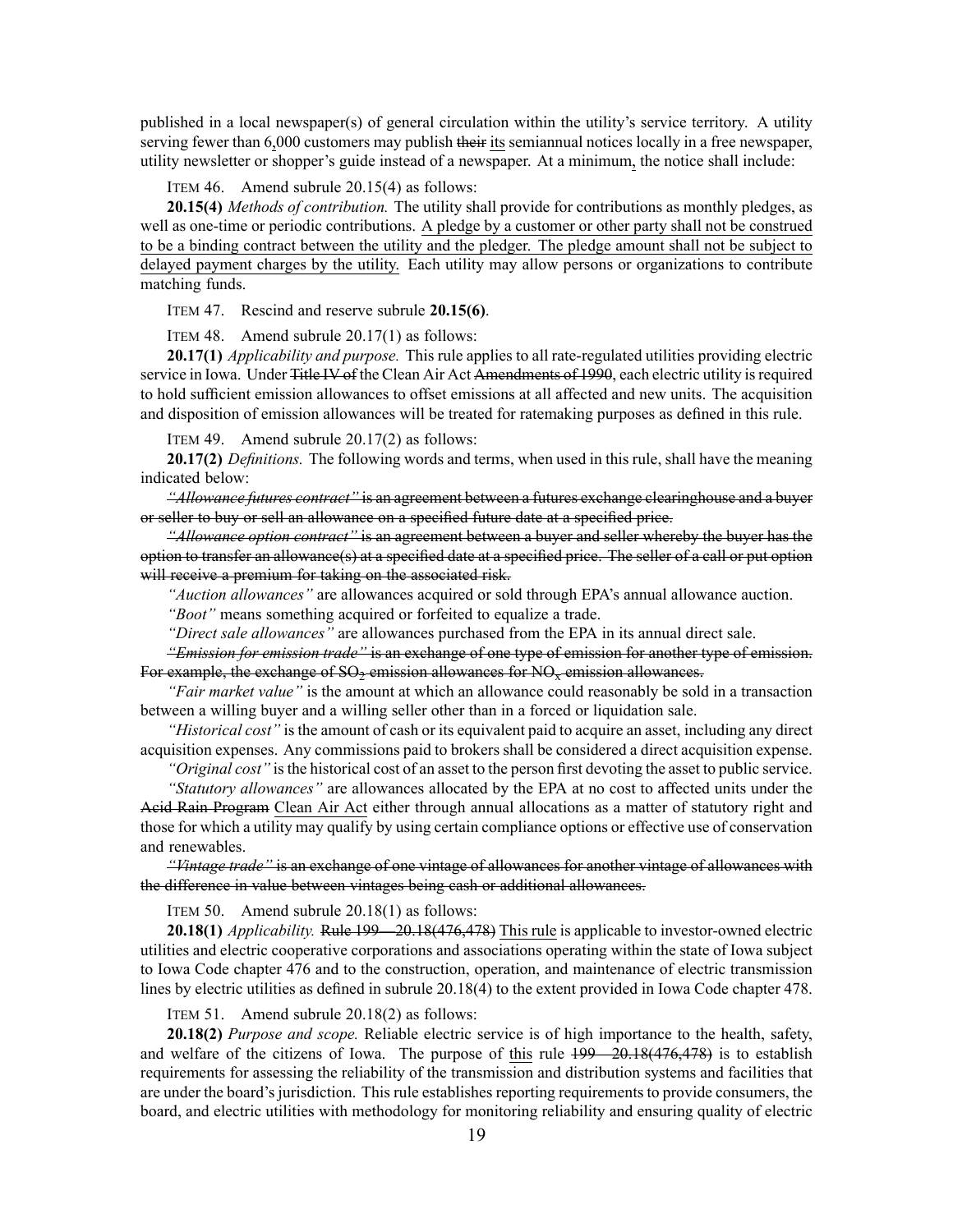service within an electric utility's operating area. This rule provides definitions and requirements for maintenance of interruption data, retention of records, and repor<sup>t</sup> filing.

ITEM 52. Amend paragraph **20.18(3)"g"** as follows:

*g.* Any electric utility unable to comply with applicable provisions of this rule [199—20.18](https://www.legis.iowa.gov/docs/iac/rule/199.20.18.pdf)(476,478) may file <sup>a</sup> waiver reques<sup>t</sup> pursuan<sup>t</sup> to rule [199—1.3](https://www.legis.iowa.gov/docs/iac/rule/199.1.3.pdf)(17A,474,476,78GA,HF2206) [199—1.3\(](https://www.legis.iowa.gov/docs/iac/rule/199.1.3.pdf)17A,474,476).

ITEM 53. Amend subrule 20.18(4), introductory paragraph, as follows:

**20.18(4)** *Definitions.* Terms and formulas when used in this rule [199—20.18](https://www.legis.iowa.gov/docs/iac/rule/199.20.18.pdf)(476,478) are defined as follows:

ITEM 54. Amend subrule **20.18(4)**, definition of "Customer," as follows:

*"Customer"* means (1) any person, firm, association, or corporation, (2) any agency of the federal, state, or local government, or (3) any legal entity responsible by law for paymen<sup>t</sup> of the electric service from the electric utility which has a separately metered electrical service point for which a bill is rendered provided. Electrical service point means the point of connection between the electric utility's equipment and the customer's equipment. Each meter equals one customer. Retail customers are end-use customers who purchase and ultimately consume electricity.

ITEM 55. Amend subrule 20.18(7), introductory paragraph, as follows:

**20.18(7)** *Annual reliability and service quality repor<sup>t</sup> for utilities with more than 50,000 Iowa retail customers.* Each electric utility with over 50,000 Iowa retail customers shall submit to the board and consumer advocate on or before May 1 of each year an annual reliability repor<sup>t</sup> for the previous calendar year for the Iowa jurisdiction. The repor<sup>t</sup> shall include the following information:

ITEM 56. Amend paragraph **20.18(7)"f"** as follows:

*f. Plans and status report.*

(1) A plan for service quality improvements, including costs, for the electric utility's transmission and distribution facilities that will ensure quality, safe, and reliable delivery of energy to customers.

1. The plan shall cover not less than the three years following the year in which the annual repor<sup>t</sup> was filed. A copy of the electric utility's documents and databases supporting capital investment and maintenance budget amounts required in 20.18(7)*"g"*(1) and 20.18(7)*"h"*(1), respectively, (including but not limited to transmission and distribution facilities, transmission and distribution control and communication facilities, and transmission and distribution planning, maintenance, and reliability-related computer hardware and software) shall be maintained in the utility's principal Iowa business location and shall be available for inspection by the board and office of consumer advocate. The utility's plan may reference said budget documents and databases, instead of duplicating or restating the detail therein. Copies of capital budgeting documents shall be maintained for five years.

2. The plan shall identify reliability challenges and may describe specific projects and projected costs. The filing of the plan shall not be considered as evidence of the prudence of the utility's reliability expenditures.

3. The plan shall provide an estimate of the timing for achievement of the plan's goals.

(2) A progress repor<sup>t</sup> on plan implementation. The repor<sup>t</sup> shall include identification of significant changes to the prior plan and the reasons for the changes.

ITEM 57. Amend paragraph **20.18(7)"i"** as follows:

 $i.$  The annual reliability report, starting with the reliability report for calendar year  $2008$ , shall include the number of poles inspected, the number rejected, and the number replaced.

ITEM 58. Amend subrule 20.18(8) as follows:

**20.18(8)** *Annual repor<sup>t</sup> for all electric utilities not reporting pursuan<sup>t</sup> to 20.18(7).*

*a.* By July 1, 2003, each Each electric utility shall adopt and have approved by its board of directors or other governing authority <sup>a</sup> reliability plan and shall file an informational copy of the plan with the board. The plan shall be updated not less than annually and shall describe the following.

(1) The utility's current reliability programs, including: